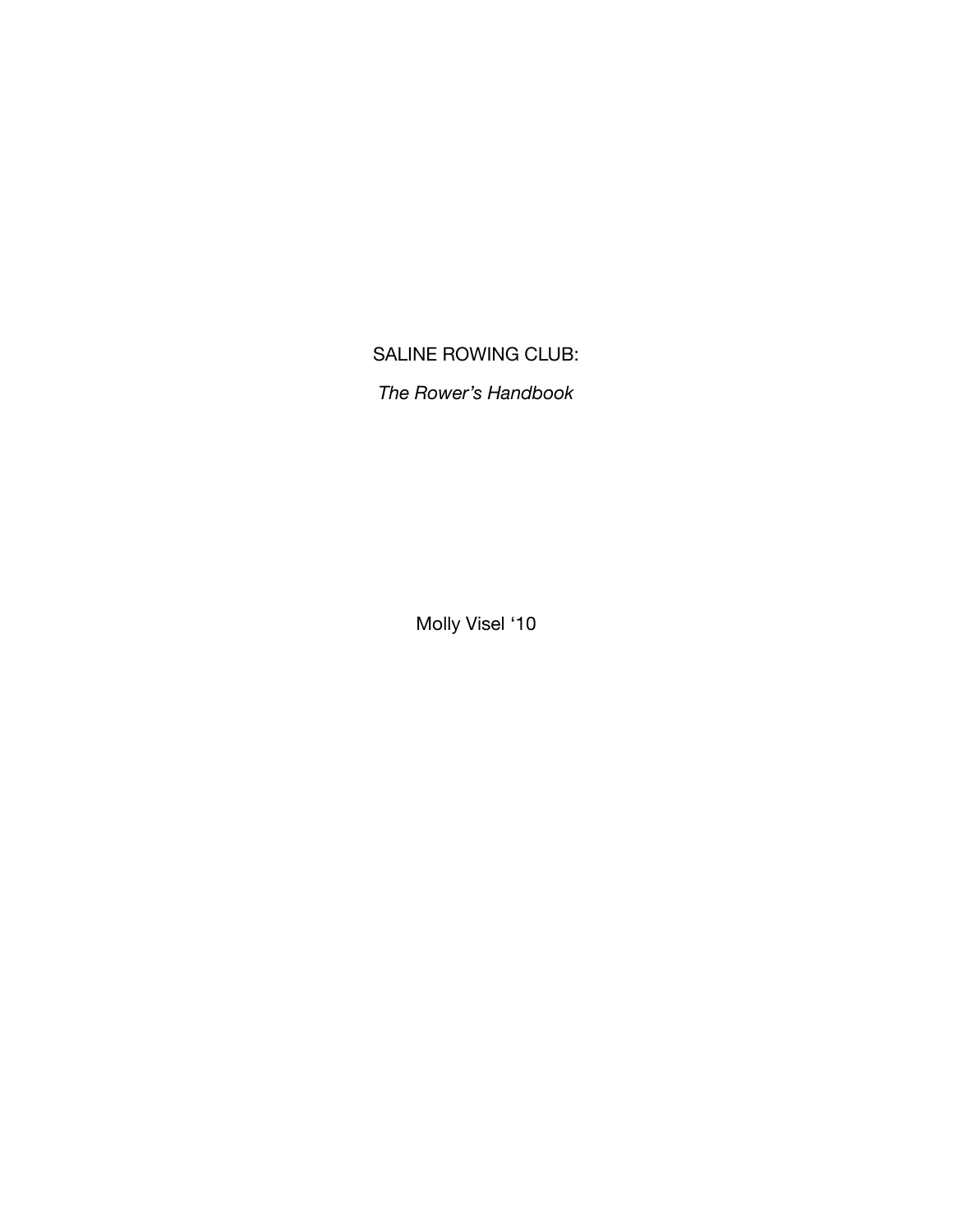#### *TABLE OF CONTENTS*

Academics 6

Attendance 7

Behavior 8

Having Fun 9

A Note on Substances 10

Self Assessment 12

How to Practice 15

Principles of Training 16

Goals of Training 17

Attitude 18

Self-Coaching 19

Recovery 20

A Note on Injury and Overtraining 22

Racing 23

Race Preparation 23

During the Race 25

The Team 26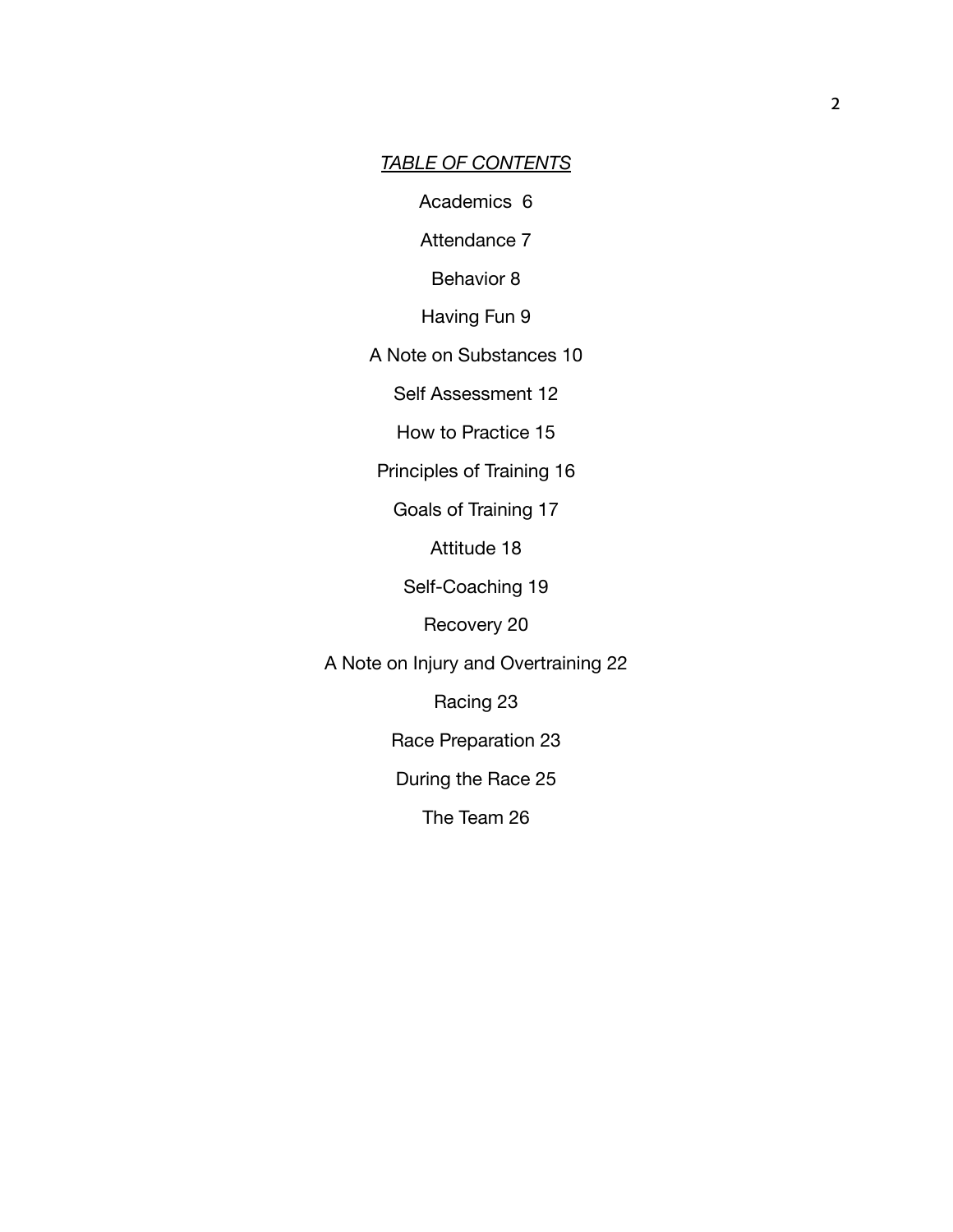#### *Forward*

*It is my pleasure to have the opportunity to share this document a compilation of reflections, advice, wisdom, and principles gleaned over years of dedication to the sport of rowing - with you, the current student-athletes of the Saline High School Rowing Club. The content of this handbook exemplifies the spirit and culture of the rowing team we wish to establish at Saline High School. The guiding principles that are described can establish a culture that has a key component to developing successes of the club over the years. It is, therefore, our job to continue to strengthen and hone that team culture. Because of leaders and student-athletes, the support of the board and parents, the rowing club has, in the last decade, reached the highest level in the history of the program. We are an elite club; we are able to compete up to the National Level. We will only be able to continue this development if we follow the ideals and commit to the principles that we believe are the foundation of Saline Rowing since its inception in 2004. If we do that, future team captains and student-athletes may build on your successes and, motivated by the philosophy of perpetual improvement ("Kaizzen"), to push Saline Rowing on to even greater heights.*

*Molly Visel '10*

*Assistant Coach, Saline Rowing Club*

*It is with great pleasure that the Saline coaches and the varsity rowers and alumni of the program say Welcome to our rowing team. As the club's co-founder in 2004, I have been thrilled with the progress our program has made. Progress is certainly a product of a culture that expects your best in all aspects of your life, not just in rowing. We can compete at the highest levels of the sport because we have dedicated individuals who push themselves to be their very best and are satisfied with the fact that they know their teammates are doing their very best too. For you novices, I ask you to learn to push yourselves to be your very best. I appreciate your courage to join our crew. May you find a true culture of the team in the truest of team sports. Row Hornets!*

*David Fiske*

*Head Coach, Saine Rowing Club*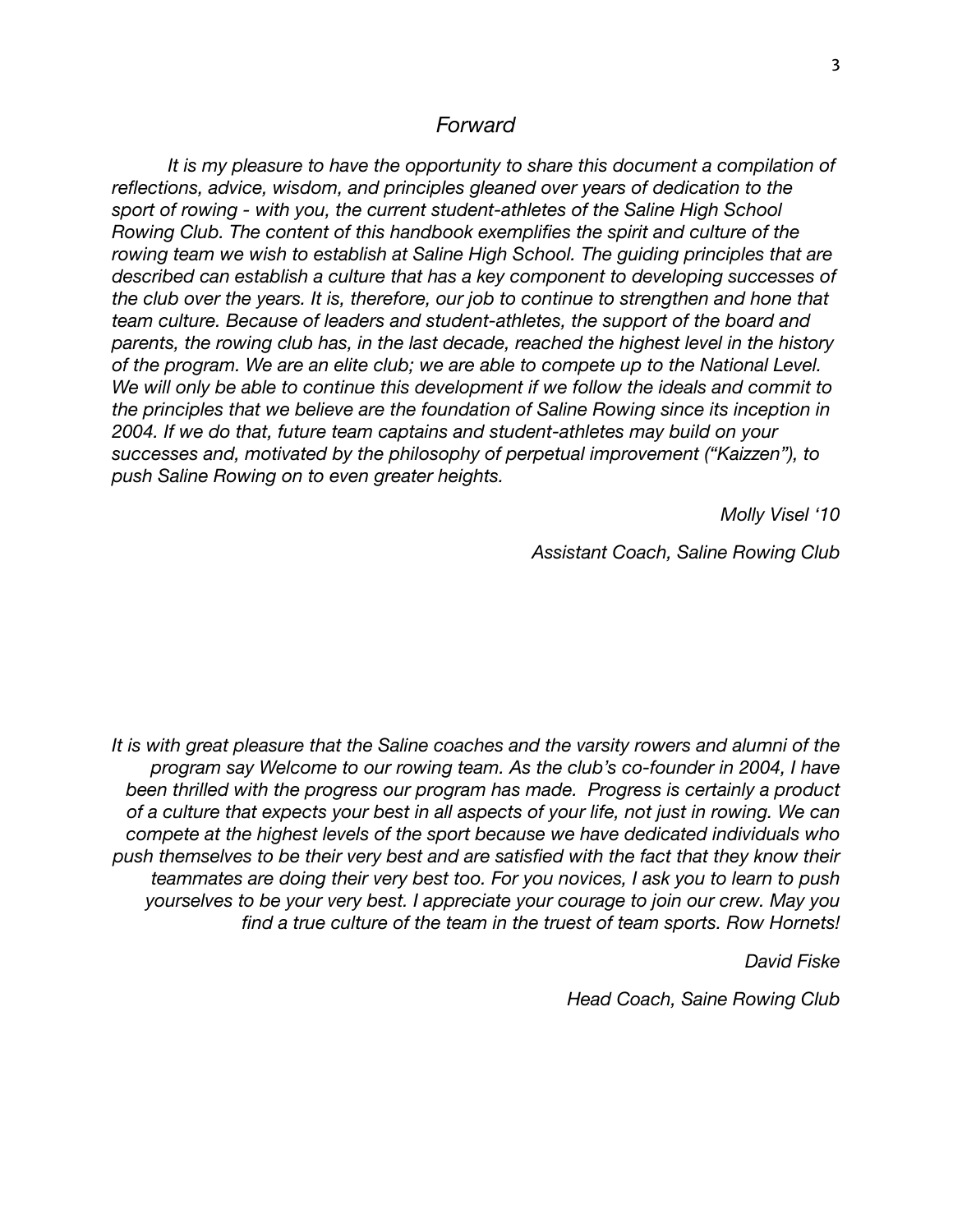# *Author's Note*

"All I knew is that I never wanted to be average. Whatever I was going to do, I wanted to do it *my way. I just wanted the freedom to express myself. It wasn't about being different for the sake* of being different. I just wanted to follow what I felt. My father put a challenge in front of me. I *knew what he expected, but I expected even more. The expectations I had for myself were beyond my father's expectations. My thoughts were way beyond the idea of preparing myself* for a job so I could be like the guy down the street. I had dreams. They were my dreams, and I *had no fear of them."*

*--Michael Jordan*

"If you have built castles in the air, your work need not be lost; that is where they should be. *Now put the foundations under them."*

*--Henry David Thoreau*

The objective of this handbook is to pass on the lessons I've accumulated over the past fourteen years of rowing. These thoughts have been forming, crystallizing, breaking down, and reemerging through my experiences rowing at Saline High School, Grand Rapids Rowing Association, Grand Valley, Ann Arbor Rowing Club, and through various books and articles. The immediate intention is to share my opinion on the qualities of a successful student-athlete and oarsman. But it is simply that: an opinion. I encourage you in advance to expand on this as much as you can, to find what helps you achieve your personal best.

This handbook is NOT about winning a race. It is not about a points trophy, a regatta, a season, or forming a dynasty. This is not about winning a seat race or making a line-up. Nor will it give technical advice or long-term training programs, as those are developed and modified over time and between coaches. The intention is to explore the potential of the individual - to master ourselves and become the best we can be. All other success follows this self-discipline.

John Wooden, the coach of the UCLA basketball dynasty, defines two overarching rules for reaching our potential:

1. Never try to be better than anyone else.

2. Always try to be the best you can be.

Athletic success is not about a race, but about pushing ourselves to be our best. We cannot alter the speed or outcome of the race, the opposing crews, nor should we try. All we can do is focus on our own performance and improve ourselves with every opportunity. Also, when pursuing our best, realize that there is always room for more improvement. Even the best athletes in the world practice and train for long hours just to shave that hundredth of a second or make a small improvement in a skill.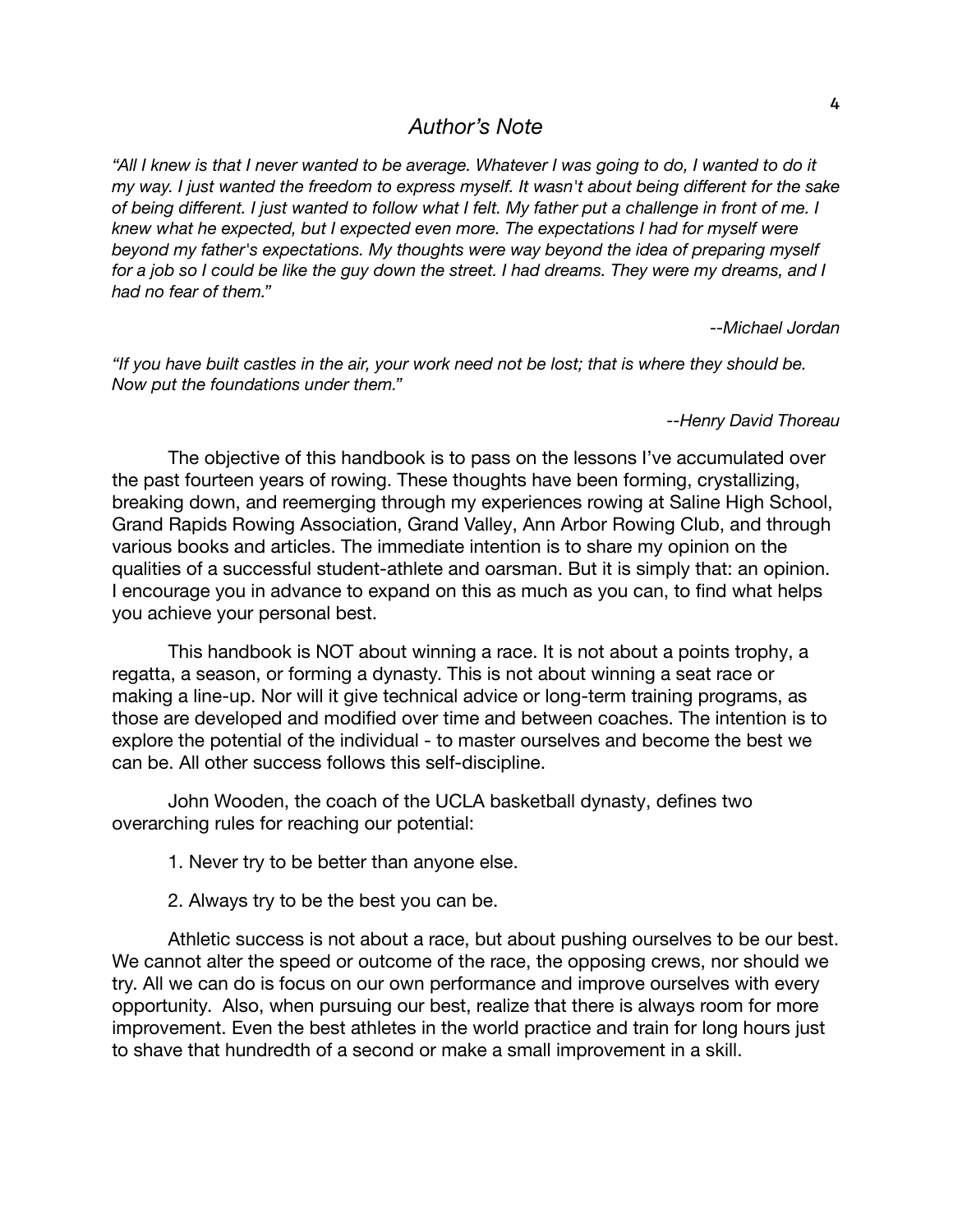Please treat the following as a guide. I do not claim that I have the final answer on any of the subjects covered; these are simply observations on the important aspects of improving as an oarsman and an athlete.

Molly Visel '10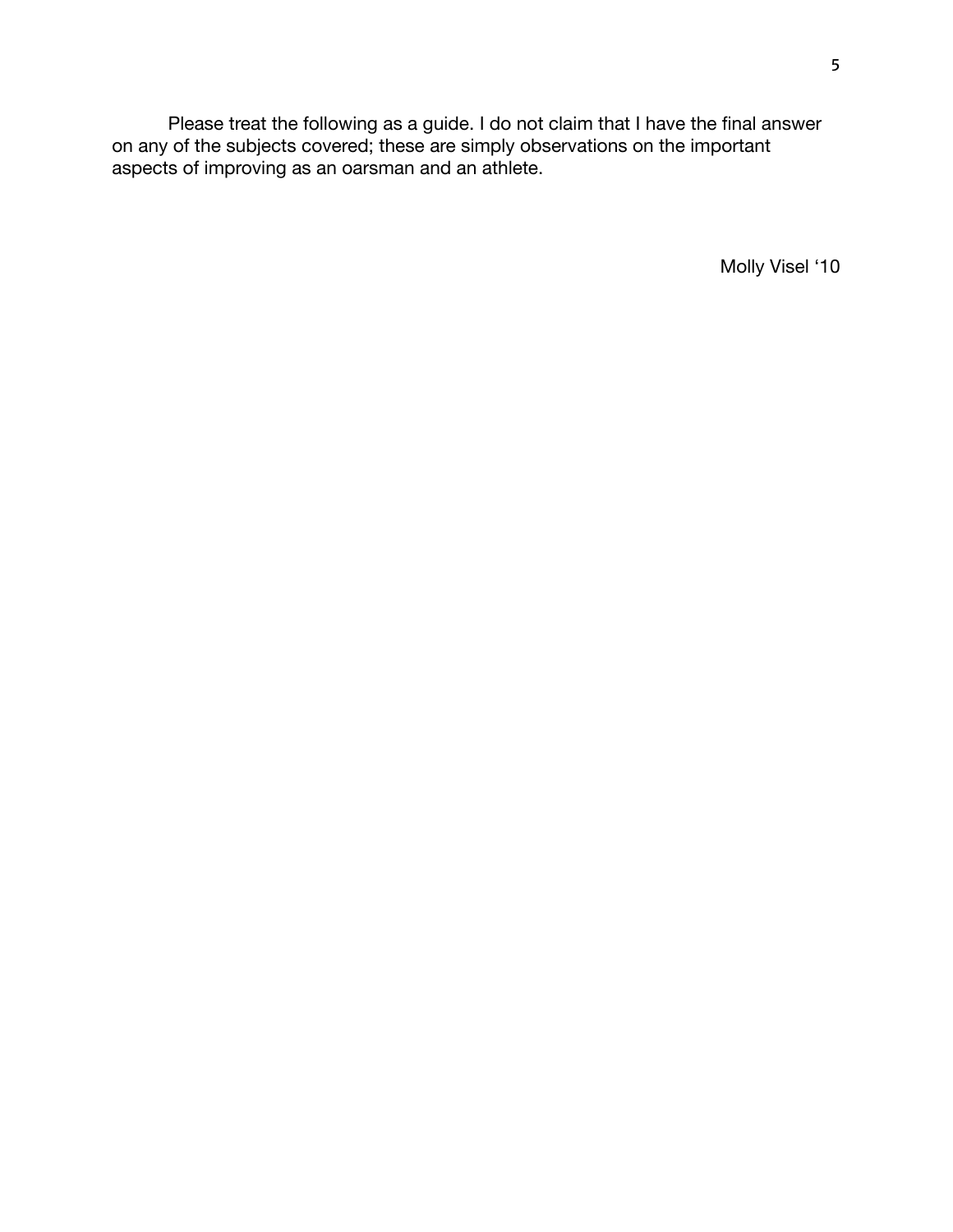# *The Rower's Handbook*

# SHS Athletic Code of [Conduct:](http://s3.amazonaws.com/vnn-aws-sites/39/files/2017/09/052ee79d8b5ac08c-Athletic-Handbook.pdf)

# **Academics**

*"I started out studying at night, but everyone else was studying then and there was so much movement and people wanting to chat and socialize that I started going to bed early in the* evening and getting up very early in the morning to study. With no interruptions I got a lot more *done in much less time. I could accomplish in two or three hours what previously took four or five, plus I got more sleep."*

*--John Wooden*

In any program, expectations need to be set prior to the start of the season. These expectations are extensions of a simple set of team priorities. First and foremost for students like us, academics are far more important than athletics. Education lasts longer than a race or a season, with farther-reaching effects. Though the trend seems to be that those who participate in rowing do better academically, if there is a conflict that cannot be resolved, school must come first. There is a reason why "student" comes first in the term "student-athlete". We need to take pride as a team to be one of the top-performing clubs at the school on an academic scale, and that expectation will extend across the team and history of the program.

Be a "Renaissance Man." This term describes a person who excels in a vast array of subjects or disciplines. Life is not simply a physical experience, nor is it solely academic. The best athletes excel not only in their sport, but also learn to apply their education and work habits to their other pursuits. This pursuit of excellence goes beyond the gym and beyond the water. Excellence in athletics is meaningless if the education offered is compromised. Never settle for good enough. Do not let the physical nor the mental aspect of life limit you.

- In what ways will you ensure that your academic tasks and assignments are completed?
- Do you have someone who will hold you accountable if you start to struggle?
- Do you have someone you can go to for help on academics?
- Do you have a set system of keeping track of your assignments, test dates, etc?
- How organized are you with your academic materials?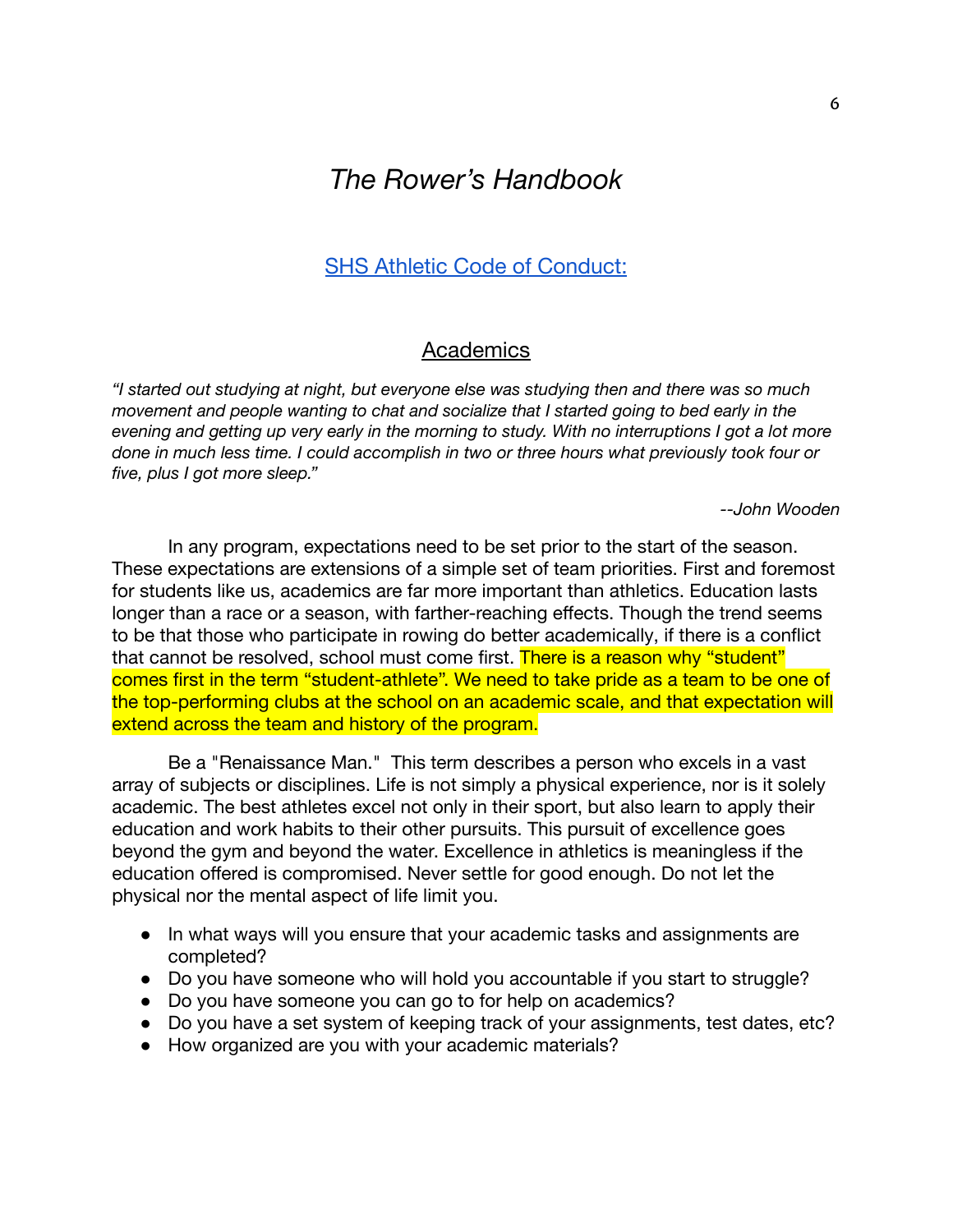# **Attendance**

**Attendance is the first measure of individual commitment to any team sport.** Every athlete trains together so that the team as a whole benefits. In practice, bonds are formed that cultivate the nature of the team. In this manner, the team becomes more than the sum of its parts.

Even if an athlete is excused from practice, there will still be consequences that result from that athlete's absence. Rowing, like any other performance sport, requires a long progression of training and improvement, which is compromised by absences. During the fall and spring seasons, while training on the water, being excused from practice does not mean that your seat is saved in a boat. If an absence is unavoidable, expect to have to earn back the seat you left open. One of the purposes of team practice is to develop boat chemistry and to build a single unit out of many parts. If one athlete is missing, the seat does not remain empty. Instead, the next person gets their chance to contribute to the boat. **Any practices that are missed for any reason are expected to be discussed with all coaches as far prior to the event as possible.** In order to attend practice, you must have been at school for at least a half-day. Please schedule your appointments to not conflict with practice times.

- Do you have a reliable way of getting to practice? What is your backup?
- Do you understand that failure to attend practice (regardless of it was excused) jeopardizes your boating lineup?
- How will you notify a coach you will not be at practice? Who must you notify?
	- Correct Answer: The Athlete will email the Head Coach *AND* Your Direct Assistant Coach with your parent attached to the email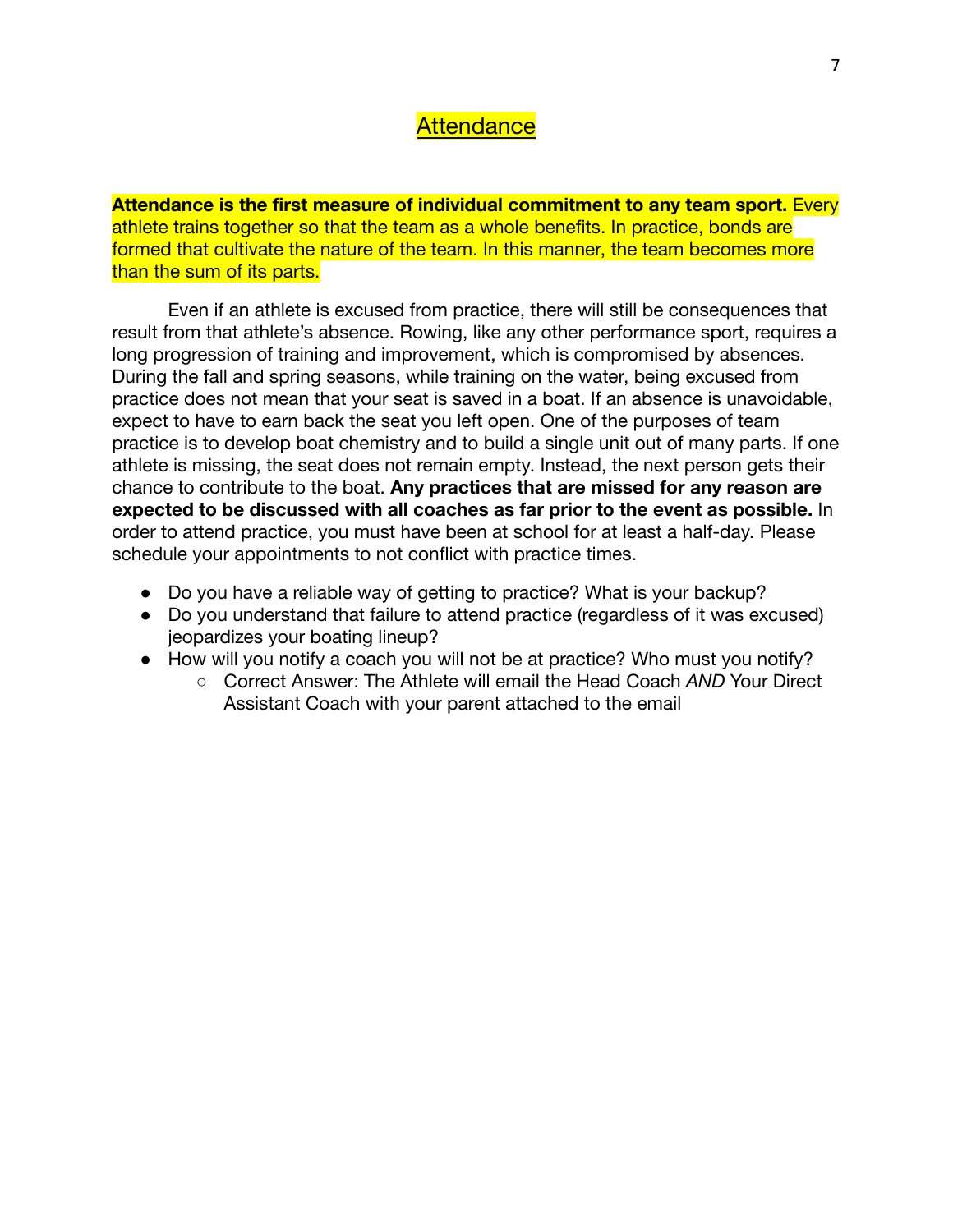# **Behavior**

As a team, we are being judged everywhere we go and in everything we do. Not only do different programs form opinions of us at competitions, but we also leave impressions on the people of our own school as well. The students we interact with at school and the teachers who note our work ethic in the classroom are the people that support us financially and in spirit throughout our season. What you do does not only reflect on your own character, but your family, friends, school, community, and team members. Our actions have a ripple effect on others around us. We must always present a positive image of ourselves and our program, which will help contribute to the long-term success of the program.

When correcting behavior, fair does not mean equal. Expectations are much greater for team members that have experience or are in leadership positions. This is not simply limited to captains but is also true for upperclassmen and those on the varsity roster. As the level of responsibility increases, so does the severity of the punishments that follow. **It is not fair to punish a freshman - who probably does not know any better - to the same degree as a senior or captain, who is expected to lead by example.**

- Think of a behavior that you participated in recently that may have a positive ripple effect on the team
- Think of a behavior that you have participated in recently that may have a negative ripple effect of the team
- What could you have done to change that?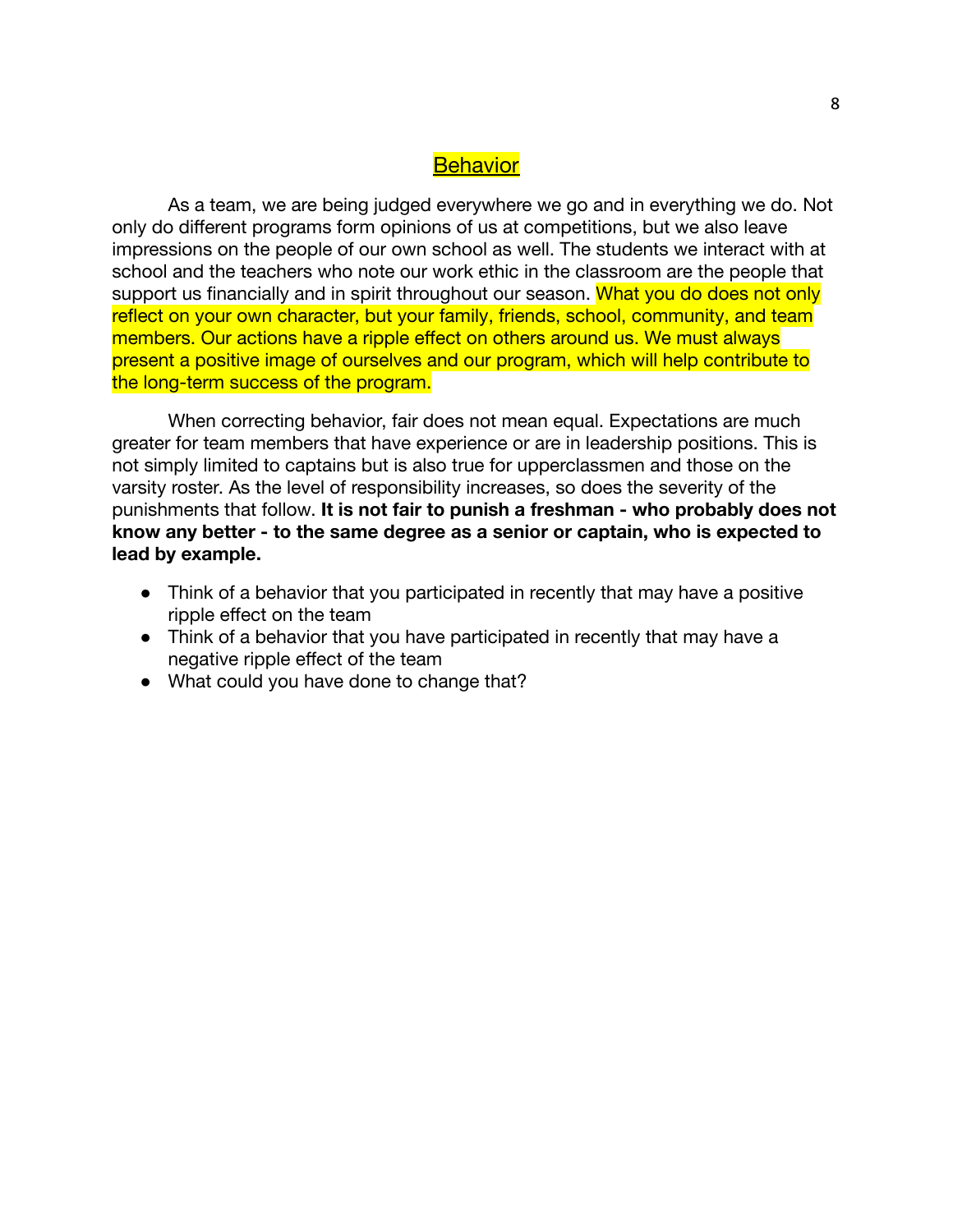# **Having Fun**

Rowing is a repetitive sport. The goal of practice is to perfect one motion so that we are able to repeat it over two hundred times in a race, under pressure and through intense physical discomfort. Yet rowers don't continue their sport because they are masochists; there are elements of rowing that make the day-to-day sacrifices worthwhile. Finding these elements is crucial to maintaining the drive to continue long-term training.

Foremost, **enjoy the people that you train with, both on and off the water.** Some of the greatest gifts of the sport are the friendships forged in the fire of practice every day. Rowers easily become lifelong friends through the dedication and commitment forged in practice. After spending hours in the close confines of a boat, bus, car, or hotel, teammates are often those who know each other the best.

Make sure to enjoy the experiences as well. Though our time is devoted to preparing for the championship race, we won't appreciate the destination unless we can appreciate the journey. This means taking pleasure in the simple things. A quiet lake, wildlife, sunsets, or a morning sunrise can balance the effects of a hard workout or a long practice.

Also, do not mistake trips to races simply as long road trips. Rowing can take you all over the country, through both rural areas and cities. Do not take the traveling experience for granted. It is more than the time between two points. Some of the best memories are the adventures and misadventures that happen on the road or during overnight stays.

- In what ways do you plan to grow with your teammates this year?
- What events are you looking forward to, to develop team bonding experiences?
- Think of 3 people that you don't know well on this team
- In what ways are you going to attempt to get to know these teammates?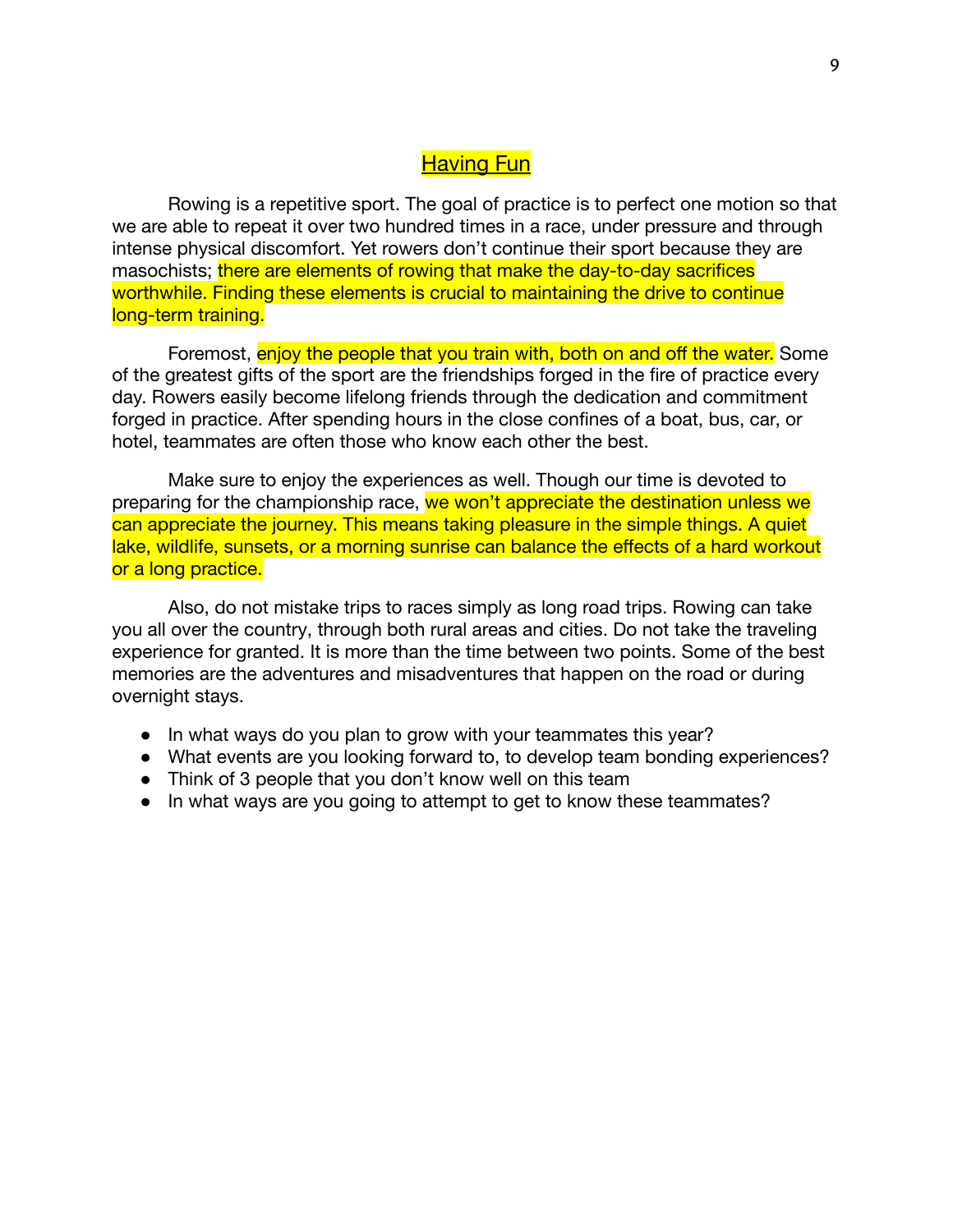### A Note on Substances

To paraphrase Wooden again, it is far easier to break down our bodies between practices than it is to build them up during practice. This is especially evident in the case of drinking, using tobacco, using nicotine products, drugs, and partying. When ingested, alcohol, marijuana, nicotine, and other substances are treated as a toxin by the body and are broken down in the liver. The body then prioritizes breaking down the substance over repairing the muscle tissue broken down in training, resulting in an effective loss in performance gain. It is undeniable that training is compromised by substance use; everyone loses. Not only does the individual who is using substances miss the intended training effects, but the teammates in their boat also will go slower because of it. Using substances not only demonstrates a dismissal of respect for one's own training, but also for the training of the team, the commitment and effort of others, and the respect for the sport as a whole.

The use of tobacco and nicotine negatively influences the body's ability to send blood effectively and heal wounds. During our practices we are quite literally tearing our muscle fibers apart. In training, the muscle fibers separate and repair themselves, gradually growing more and more muscle tissue. Although it may not be physically visible, these are internal "wounds". After a difficult workout your body needs to repair itself in the fastest amount of time possible. Blood flow increases healing. If blood flow is restricted, healing is delayed. Your body will not be able to repair itself in the time necessary to make your practice progress your body's physical abilities, strength, or endurance.

**SHS Code of Conduct:** "*Use of illegal substances: Saline Area Schools recognizes that the use of tobacco, alcohol, and other drugs interferes with the physical, intellectual, social, and emotional development of our student athletes. Reflecting the prevention philosophy of both our athletic program and our school system, this policy's intent is to send a clear and consistent message to all athletes, coaches, parents, and program administrators regarding tobacco, alcohol, and other drugs. The adolescent use of tobacco, alcohol, and other drugs is illegal and presents a significant threat to an athlete's health and safety and to the orderly conduct of athletic programs. The additional safety factors associated with active, competitive participation give the athletic community an added responsibility to provide the safest and healthiest environment for all concerned. Substance abuse violation: The possession, sale, distribution of, or use of, any controlled substance or look-a-likes is not allowed and will result in immediate expulsion from the team and will invoke the Student Assistance Policy. Note: Refer to complete Student Assistance Policy (in SHS Handbook)"*

<https://salinehornets.com/substance-abuse-video/>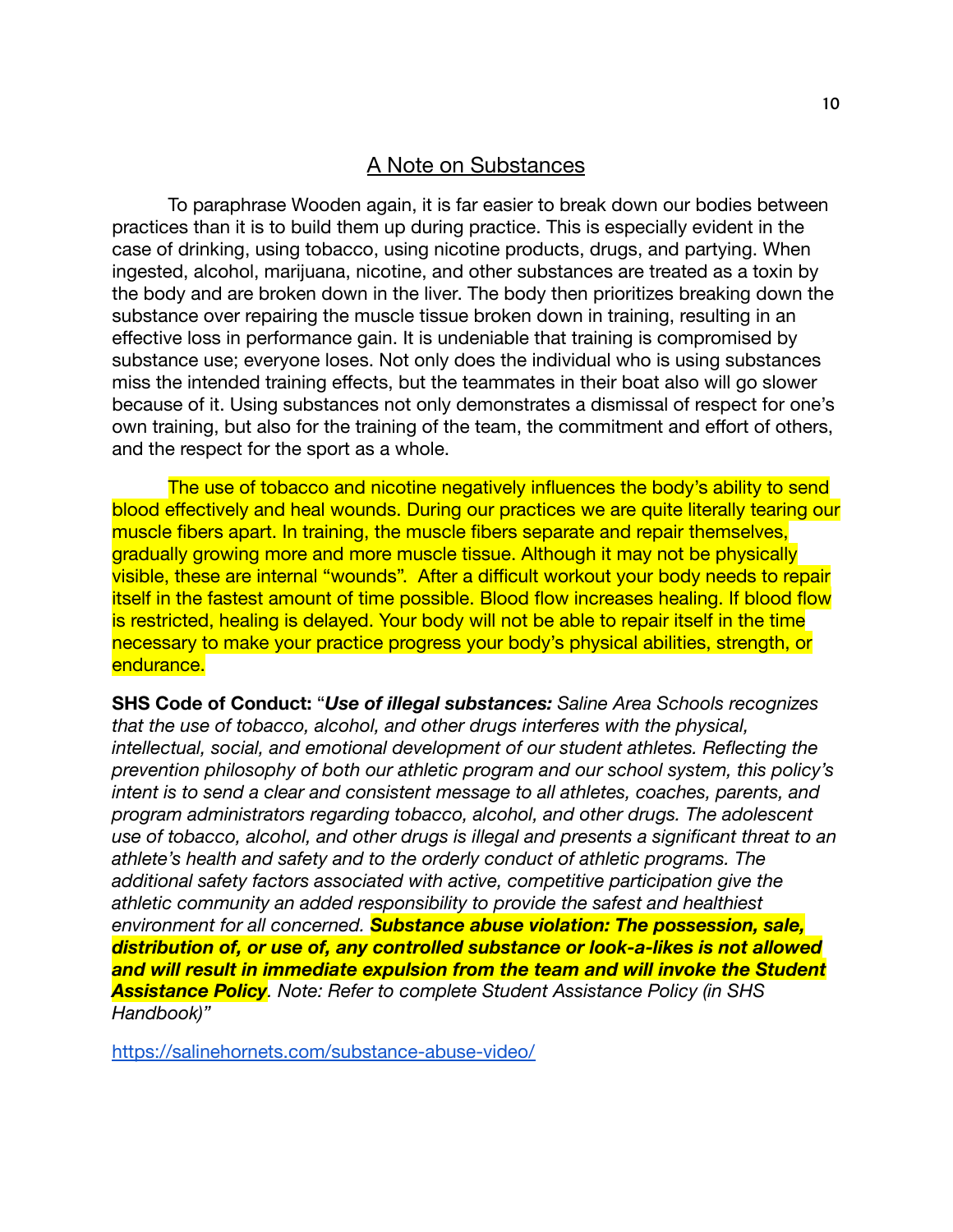- Do you or anyone you know use substances?
- In what way do you feel substances influence the body in training?
- At what quantity or usage does influence on the body occur?
	- Correct Answer: The First Time, Any Time, and in Any Quantity.
- Make a contract to yourself and your team that you will take care of your body and keep it working at it's best by staying substance free.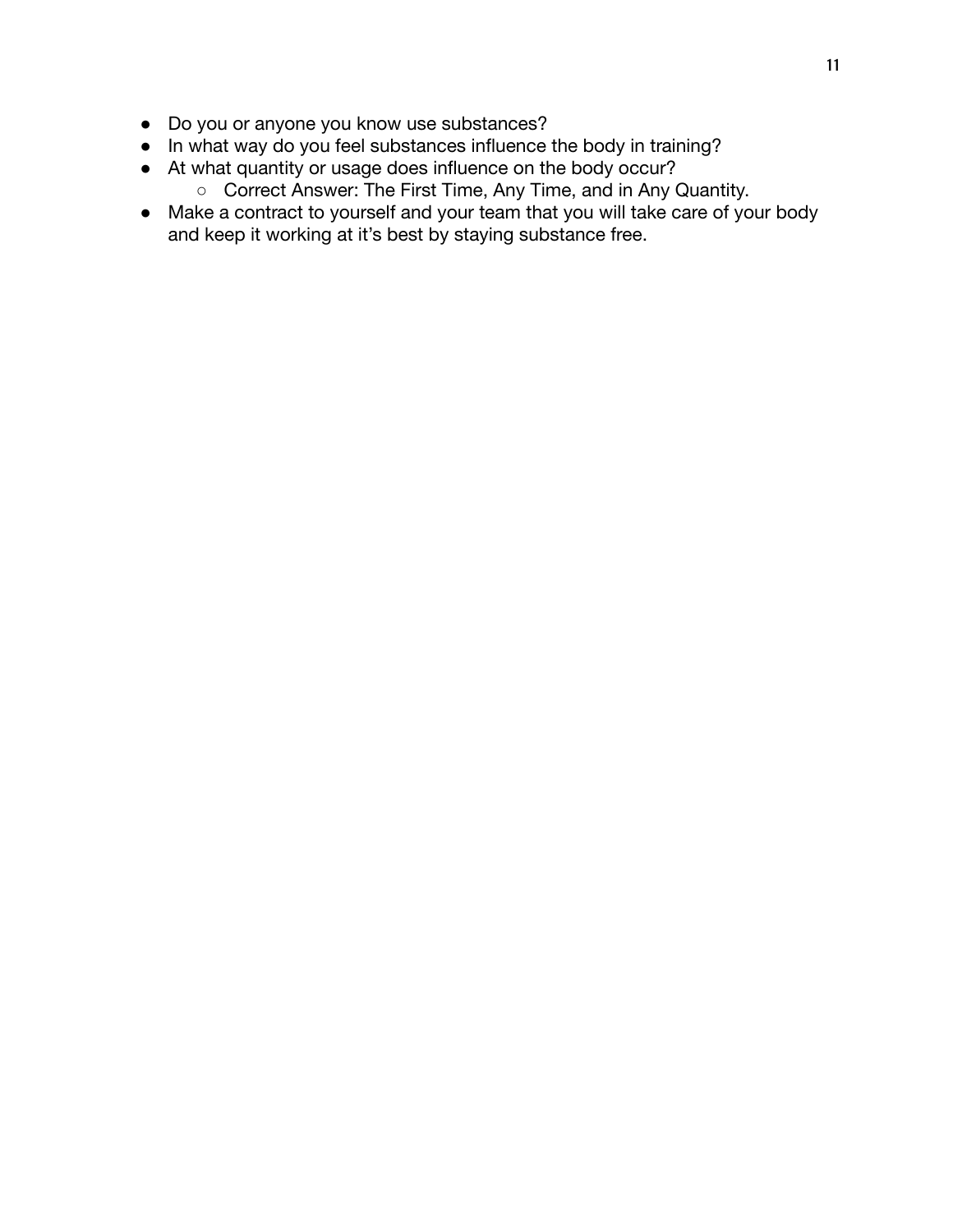#### Self-Assessment

*"All the national champion coaches told me the key to going from good to great came in two areas: the preparation of the team and practice of the players. They were forever upgrading the preparation and sharpening their practice."*

*--Tom Mullins*

According to John Wooden there are three foundations to sport. Conditioning is the physical, mental and moral preparation that is trained daily in practice. Insufficient conditioning leads to a decline in performance as effort continues.

The second foundation involves the technical fundamentals. To excel at a sport, an athlete must be able to execute the basic skills instantaneously and perfectly. A rower must be able to make the same technically correct motions without conscious effort for the duration of a 2000m race, while pushing physical limits and racing under the psychological pressure from other crews. These skills are learned and reinforced through repetition in practice.

Finally, an athlete must have team spirit. In rowing especially, the athlete must not only be willing, but eager to sacrifice personal glory for the sake of the team. In a race, the boat operates as one unit. If any oarsman stands out, most likely he is slowing the boat down. All energy must be transferred by all athletes together to move the boat.

**Before training can begin in earnest, a direction must be established. By definition, training is a means of improving physical or mental performance.** It can either be used to make strengths more prominent or to reduce limiting areas. Yet even before choosing a training plan, it is necessary to determine what your strengths and weaknesses are. Thankfully, the school employs our coaching staff for precisely this purpose.

The important criteria for an evaluation in rowing can be easily identified. Obviously, the first and last word in evaluation is boat speed. Physical ability, technical ability, and other factors converge here to move boats. Though ideally there should not be any difference, emphasis in evaluation is put on racing conditions over practice conditions. This is simply because **the goal of training is to prepare for the race; the objective is to find the crew that can consistently perform under pressure.**

Any race ultimately comes down to covering a set distance in the shortest amount of time. This means being able to achieve racing speed quickly and maintaining that speed throughout the race. Almost always, as a race progresses, speed diminishes, and many races are decided by the physical ability of the crew to hold on to the pace and rhythm they have established.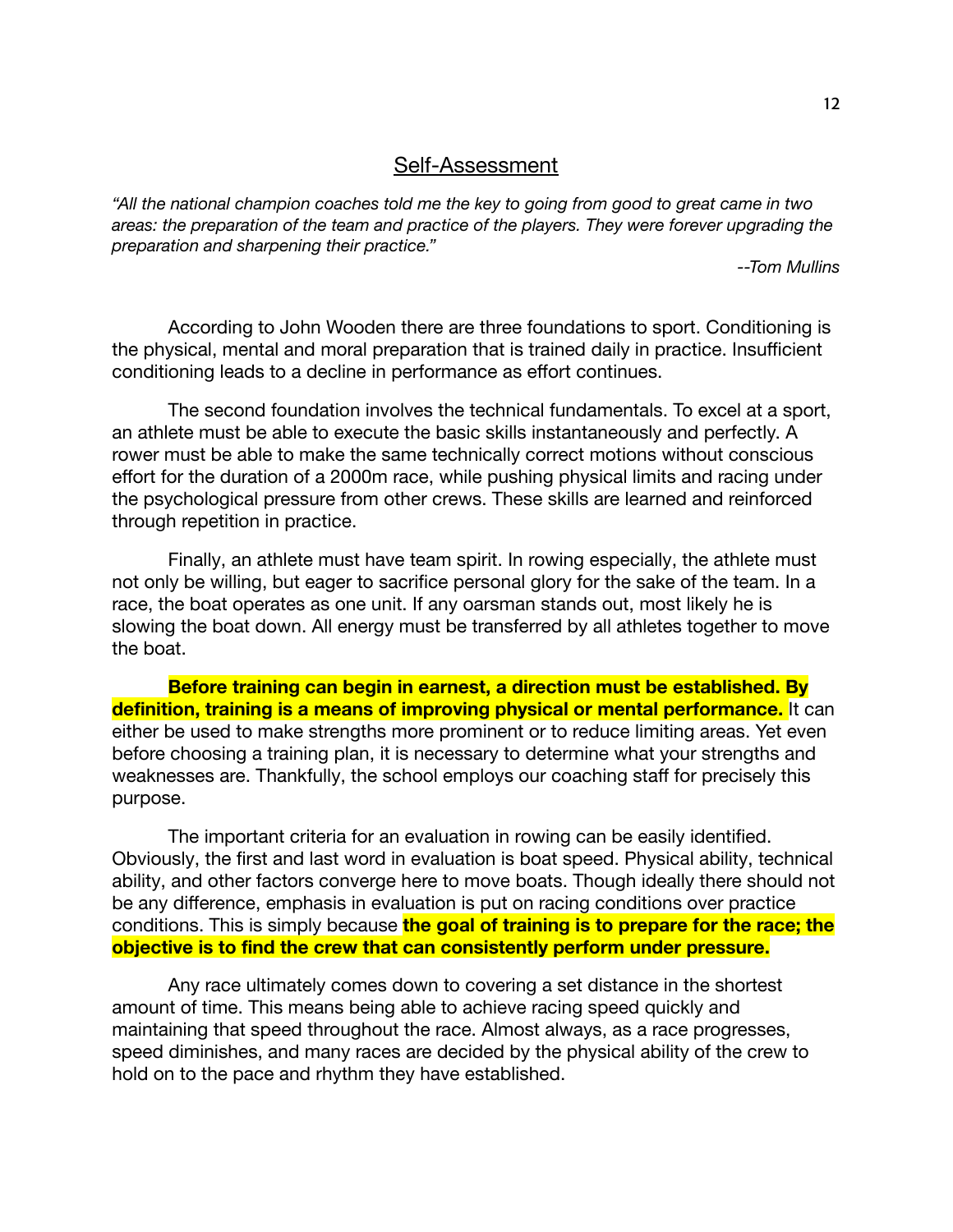There are three main areas that converge that influence the outcome of a race; strength, endurance, and skill. Strength determines the maximum speed a crew can achieve, and combined with the weight of the crew and the equipment, result in the acceleration from a dead stop. Endurance allows an athlete to maintain a given force over time, and the effects of aerobic training usually won't be seen until the last 700 meters of a race. Skill on the other hand will not move the boat any faster but will transfer the energy of the athlete more efficiently to the boat. This allows the athlete to spend less mental and physical energy on technique.

Measurements that are made off the water also provide a good indication of potential on the water. The most pertinent of such assessments would be measuring the power-to-weight ratio of an athlete. Though strength allows a boat to attain maximum speed through the drive, excess weight reduces acceleration and increases drag.

One of the best land estimations of potential speed on the water is a weighted erg score. A weighted erg score is calculated through a [formula](https://www.concept2.com/indoor-rowers/training/calculators/weight-adjustment-calculator#:~:text=What%20is%20the%20weight%20adjustment,270%5D%20raised%20to%20the%20power%20.) that establishes a "pound for pound" estimate of who is faster. Your weight will never be published to other athletes and will be a private measurement between you and your coaches. Your weight is simply a benchmark assessment and should not be a "make it or break it" objective, instead, focus on growing your strength and your speed- your weight will follow.

The next words from anyone that has ever lost a seat-race are always, "But ergs don't float." There is a grain of truth in this - the erg does not account for many inefficiencies the way the boat does - but the fact is that no one can pull harder in a boat than they do on an erg. They may be more technically efficient which can win seat races, but they are not pulling any harder. Most often if an athlete can row decently and pull harder, he will be tough to beat in a seat race. To finish the axiom: Ergs don't float, but they don't lie, either.

Weight testing is also often used in evaluating athletes. The object of lifting is to strengthen the muscles used in the rowing motion, as well as those muscles that support their function in either stabilizing or antagonist movements. It is easy to read too much into max weight lifting numbers and it should be kept in mind that they are typically used to re-evaluate the load for the cycle progression, not make line-ups. One can also identify a limiting muscle group in relation to the others in the rowing strokewhether the arms are stronger in relation to the legs or back. All muscle groups must be able to work in concert during the drive, so it is important to strengthen the weakest link. This is essential in injury prevention - to avoid imbalance between groups.

The second half of weighted test scores is measuring body mass. Body mass is relevant because more mass translates into more wetted surface area, and thus more drag on the boat, which makes maintaining boat speed more difficult. Invest in your training, and eat to fuel your body and muscles with the nutrients it needs in order to be successful. Oftentimes whole foods (those not from a package) provide our body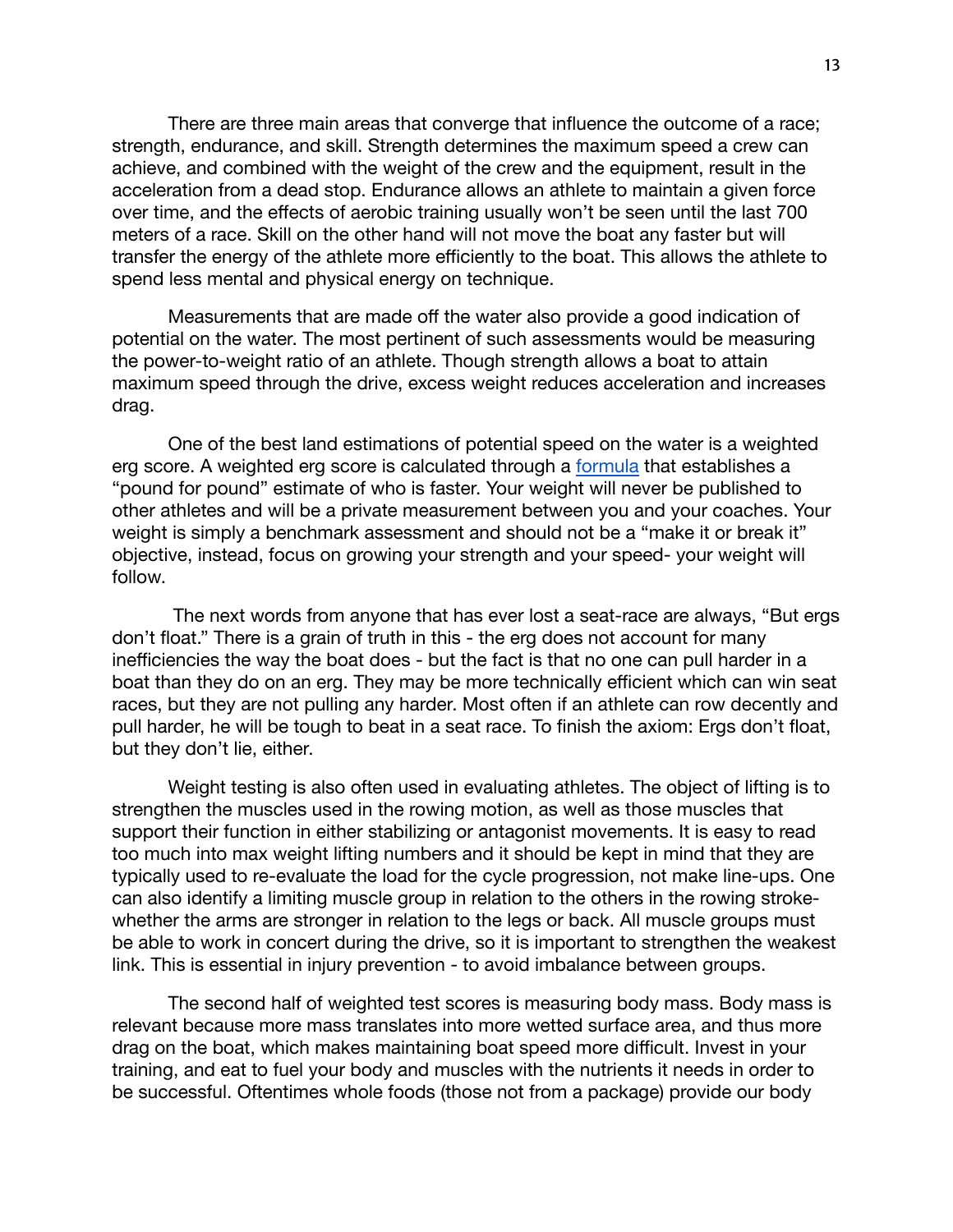with more of what it needs in order to be successful. It is easy to fall into eating what is convenient after practice when you are starving from a hard workout, but this is the most important time to give your body healthy nutrients to repair itself. Nutrition before and after a large workout is just as important as the training itself.

Having an appropriate body mass has benefits that extend beyond decreasing drag. Physiologically there is a greater capacity of blood flow to muscles. Also, it becomes easier to breathe at full compression. However, it is important to maintain a healthy level of body fat for organ protection, aerobic fuel, and energy for recovery.

After evaluation, it is important to prioritize training for maximum benefits. It doesn't make any sense to try and add 10lbs to your max squat rep if you can't finish a 2000m piece. Use training to emphasize your strengths and eliminate limiting factors. Yet the last word in training comes from the coach. The team training program identifies the areas that need the most attention in the team.

- What goals do you have for yourself this year?
	- Erging:
	- Weight training:
	- Technical:
	- Personal: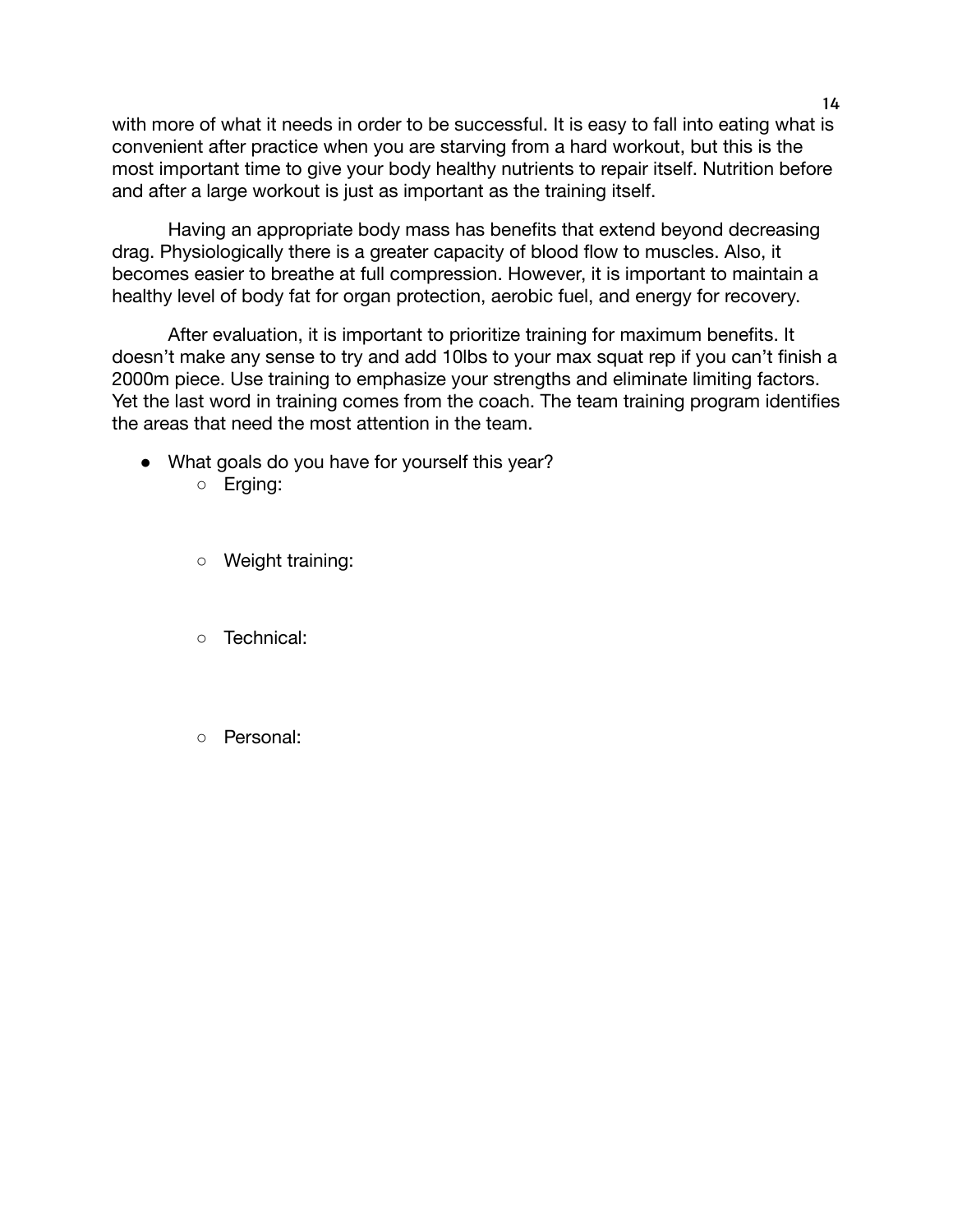# **How to Practice**

"These days, I hear a lot of talk about 'getting up for a big game.' No game should be any *bigger than any other. People with fight can't get up any higher for an important game because they get up for every game. When people with fight step onto the floor they always give everything they have to give, whether it's for practice, a scrimmage or a championship game."*

*--John Wooden*

All training begins and ends with a vision, a goal. That vision defines the direction and the commitment needed to achieve it and self-assessment determines how to get there. It is important to realize that all dreams have a price. If the goal is to win a national championship, there is a time that will be fast enough to win. The object then is not to simply beat another team, but to gain the boat speed necessary to achieve the winning time. The cost then is the work necessary to be capable of such speed. This price is not negotiable. **There are no shortcuts to gaining boat speed. It comes through the development of physical prowess, technical skill, and strength of will.**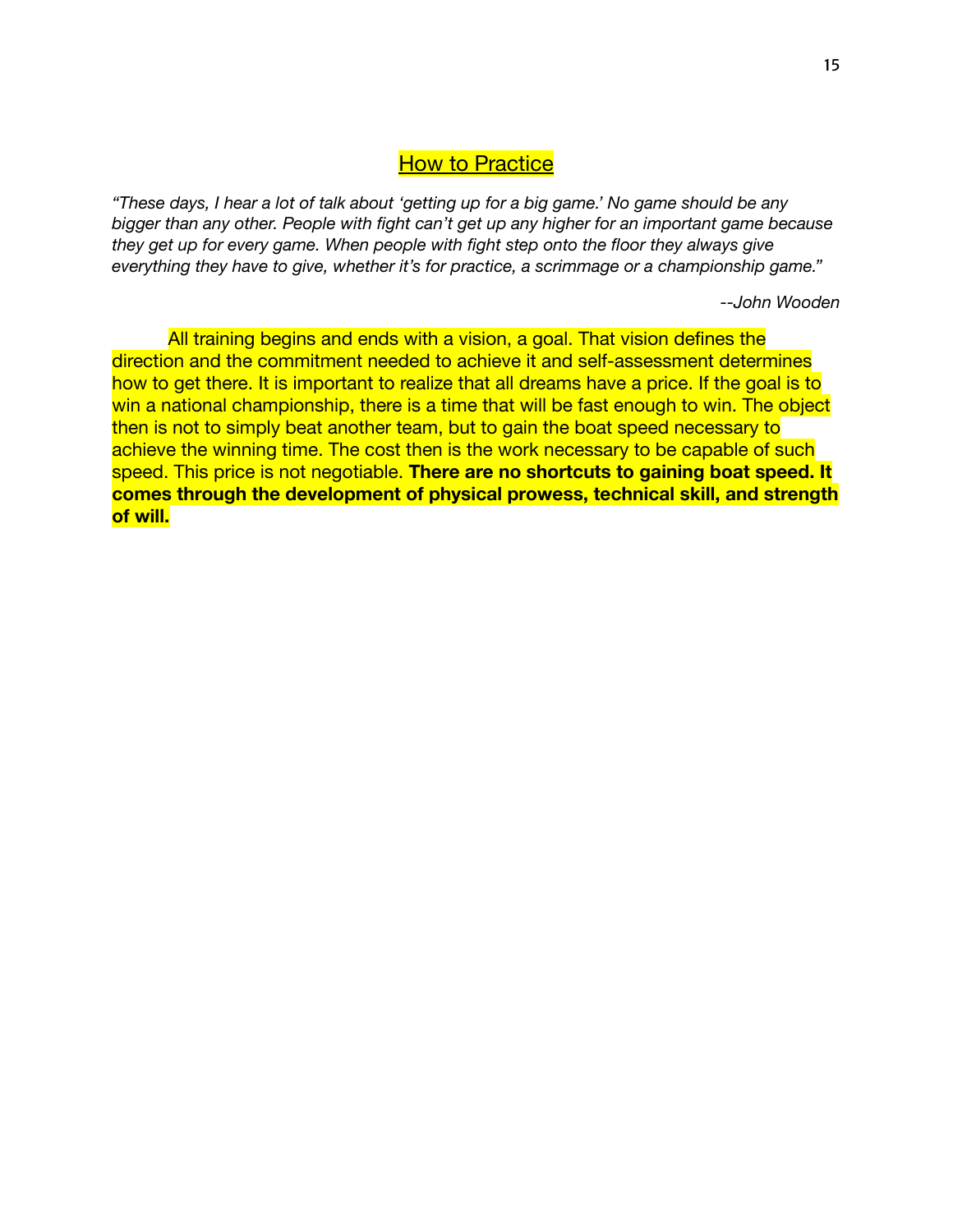# Principles of Training

*"Take a primitive organism, any weak, pitiful organism. Say a freshman. Make it lift, or jump or* run. Let it rest. What happens? A little miracle. It gets a little better. It gets a little stronger or *faster or more enduring. That's all training is. Stress. Recover. Improve. You'd think any damn fool could do it..."*

*--Bill Bowerman*

There are three main principles in physical training. The first is the principle of overload. In order to improve physical attributes, it is necessary to provide an adequate stimulus to the body. This stimulus provides enough "trauma" to the involved muscles to generate an adaptive response. The progressive stress on the body is the catalyst for physical adaptation. Over time performance depends on the sum of these adaptations. This is why intensity and commitment are essential in rowing. No one grows beyond their limits without pushing through their current ones.

The second principle of training is specificity. In any performance sport, the most beneficial activity is the sport itself. Performing the activity uses all the muscle groups that need to be trained. In rowing, the best physical training is on the water, which allows the exact motion to be trained as well as working technical skills. Off the water, erging is a close approximation of the rowing motion, though it lacks the technical feedback of training on the water. Cross-training is useful in rowing, yet not as a means of training the skill of the rowing stroke. Instead, activities such as biking, running, and swimming can improve aerobic capacity and facilitate the removal of lactic acid following hard training sessions in the boat or on the erg.

The last and arguably most important principle for performance athletes is reversibility. Simply put: Use it or lose it. The human body adapts itself to the level of demand put on it. If there is a long period of rest or inactivity, the body begins to lose the adaptations made during training. The same is true for lowering or decreasing the level of intensity in training. Thus it is important to continue training during long breaks between performances or competitions to avoid the loss of physical adaptations made up to that point.

- What does "Overload" look like to you?
- What does "Specificity" look like to you?
- What does "Reversibility" look like to you?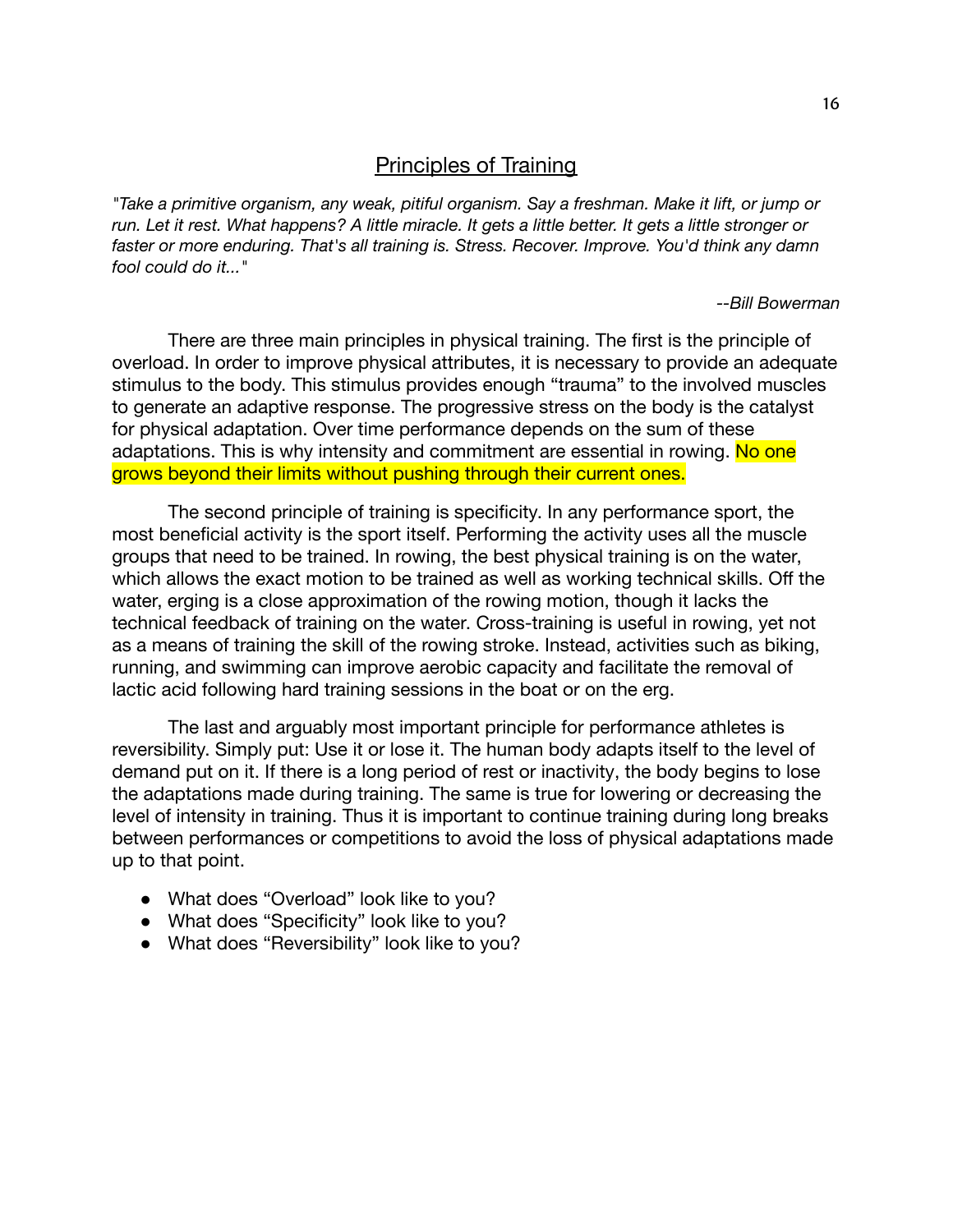# Goals of Training

Training is an evolution. The end goal of training is to improve ourselves, to be the best we can be. Tony Dungy, the coach of the Superbowl champion Indianapolis Colts, stressed that the best teams focused on the simple things. The mastery of the fundamentals is where the most gains can be made in a team, not the inherent talent of the players. Bringing this concept to rowing, we may not be the tallest or the biggest, but we can be the most technically proficient. We may not be the fastest, but we will consistently be more intense, more focused. That, coupled with diligence in physical training, is the next level.

The culmination of so many days and hours committed to one discipline is the race. The erg pieces, the weight lifting, and the morning practices aren't simply ends in themselves - they serve a purpose for a larger cause. That cause is moving a boat down a 2000m course in the shortest amount of time possible. Practice then, is like building a fire. Some days you pile on tinder, other days you stack logs, and some sessions you even douse the pile with gasoline. All in preparation for the race. On race day, we light the match. The outcome of the race is determined by comparing the size of our fire against those of our opponents: Who has built the best and brightest?

- Do you plan to do anything "extra" to help build your fire brighter?
- What things can you do outside of practice to help your body continue to build itself?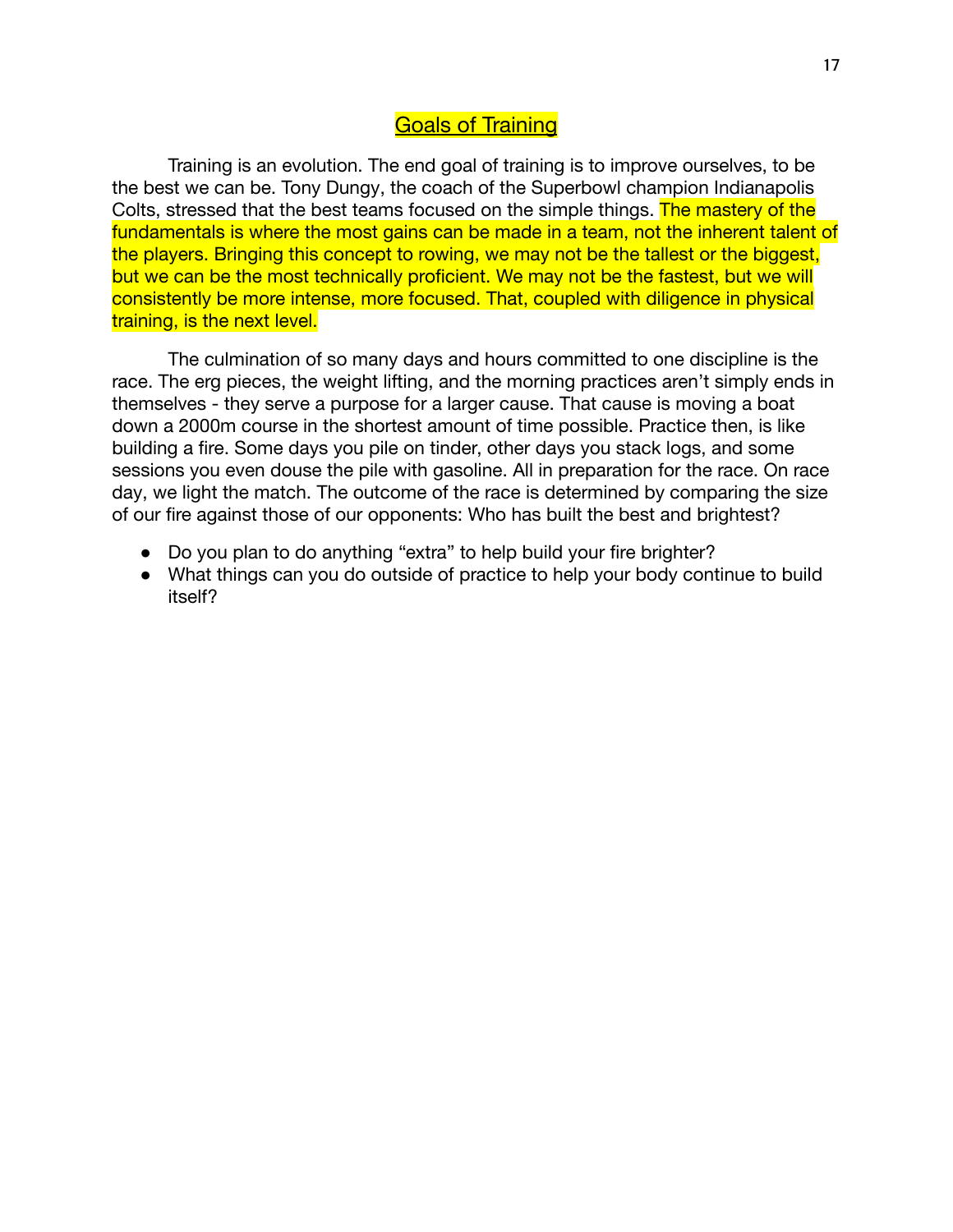There are no secrets in rowing. There are no trick plays or mid-race substitutions. What you see is all there is, and the only way to get better is through practice. The ratio between time spent practicing and time spent racing is staggering. We practice 10-15 hours a week for races that are under 10 minutes in duration. What separates the best crews from others is the quality of practice accumulated over the course of a season. Quality is important, because a bad practice doesn't simply provide no benefit, it can negatively affect performance and attitude. Being lazy and falling back on poor technique only reinforces bad habits.

The attitude that we bring to practice every day dictates what type of crew we will be. There must be an intention behind every practice, whether technical, physical or mental. Focus and concentration must be present in every training session, or there is little point in being there. Win the workout every day. If it is pieces, win the piece. If technical, strive to be the best at the drill or skill. Committing to winning the workout gives us the experience in practice that most crews only get during races.

How you practice is how you race. No one will row technically better during a race than they commit to during practice. Likewise, no one will be any more intense over the course of a race than they are during pieces at practice. Some people complain about having "on" and "off" days. The fact is, consistency is practiced. Practice with intensity each session. The fire will be there during tests and races.

There needs to be a sense of urgency in practice. The work to be done towards the goal cannot be put off to tomorrow. A race is not won in six minutes, it is won every day in practice over the course of a season. The goals set for every season should require attention on a daily basis, we have only a few short weeks to become the best we can be. Consider the teams you intend to beat. Do you think they will take a day off just because you do? The dangerous teams are the ones that will practice even harder to exploit the opportunity. If you simply maintain your level of fitness while other teams are improving, you are effectively getting slower.

The greatest enemy of achieving greatness is being satisfied with "good enough." As a team improves, it becomes easy to get complacent. The faster the crew, the less urgent training will feel. It is important to stay humble and continue focusing on making improvements. Practice is the tool to develop the necessary attributes for racing, as long as the focus remains on getting better, there will be no limit to improvements. It should never be enough to simply be at the same level as the major competitors. Practice to be the team that no one else wants to race.

- What attitude traits do you bring to the boat and the team?
- What attitude traits do you feel you struggle with?
- What traits that others have shown can have a tendency to negatively influence you?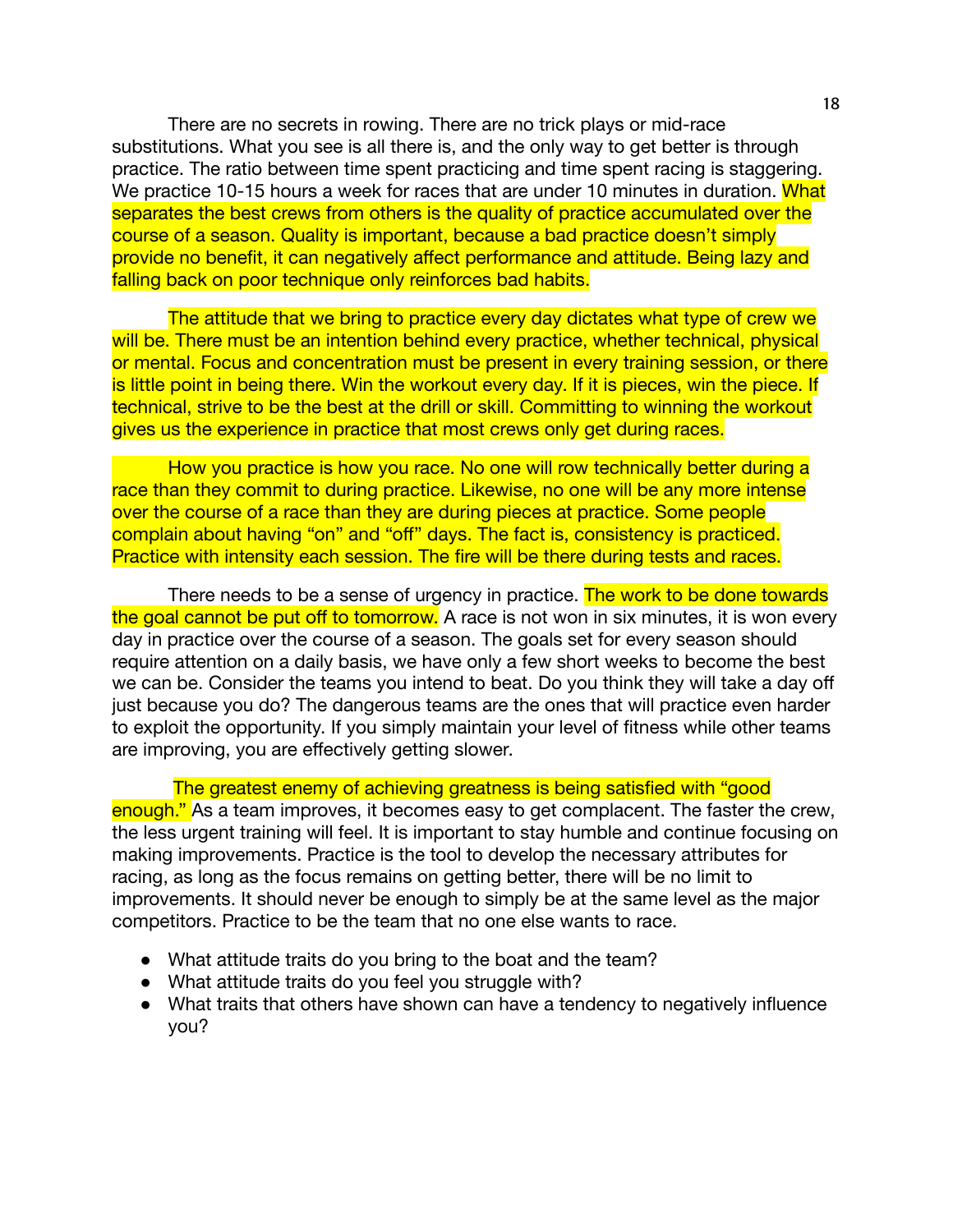#### **Self Coaching**

In team sport, the amount of coaching you get is limited by the attention that is given by the coach. Yet, no one coach can give adequate attention to every athlete all the time, especially when that attention is divided between thirty or more athletes. Be able to critique yourself. This means that it is absolutely necessary to know what proper technique looks, feels and sounds like. Being able to self-coach takes away limitations on improvements during practice, and at the same time makes you accountable for your own progress.

The fastest oarsmen are not always the ones with the best erg times. Successful athletes have good erg scores that can be translated to boat speed through solid rowing. Likewise, the best programs demand the highest level of skill to accompany a strong physical foundation. Yet technical improvements are largely made through force of will, especially those improvements that involve breaking bad habits. There needs to be an expectation of perfection, of moving the boat perfectly. Demand correct technique from yourself at all times.

Lastly, remember to enjoy the process. If training is an evolution, it doesn't need one that burns athletes out. Have fun with the people that you row with. Without having fun, rowing becomes tedious. Congratulate yourself on improvements, then move on towards the next goal.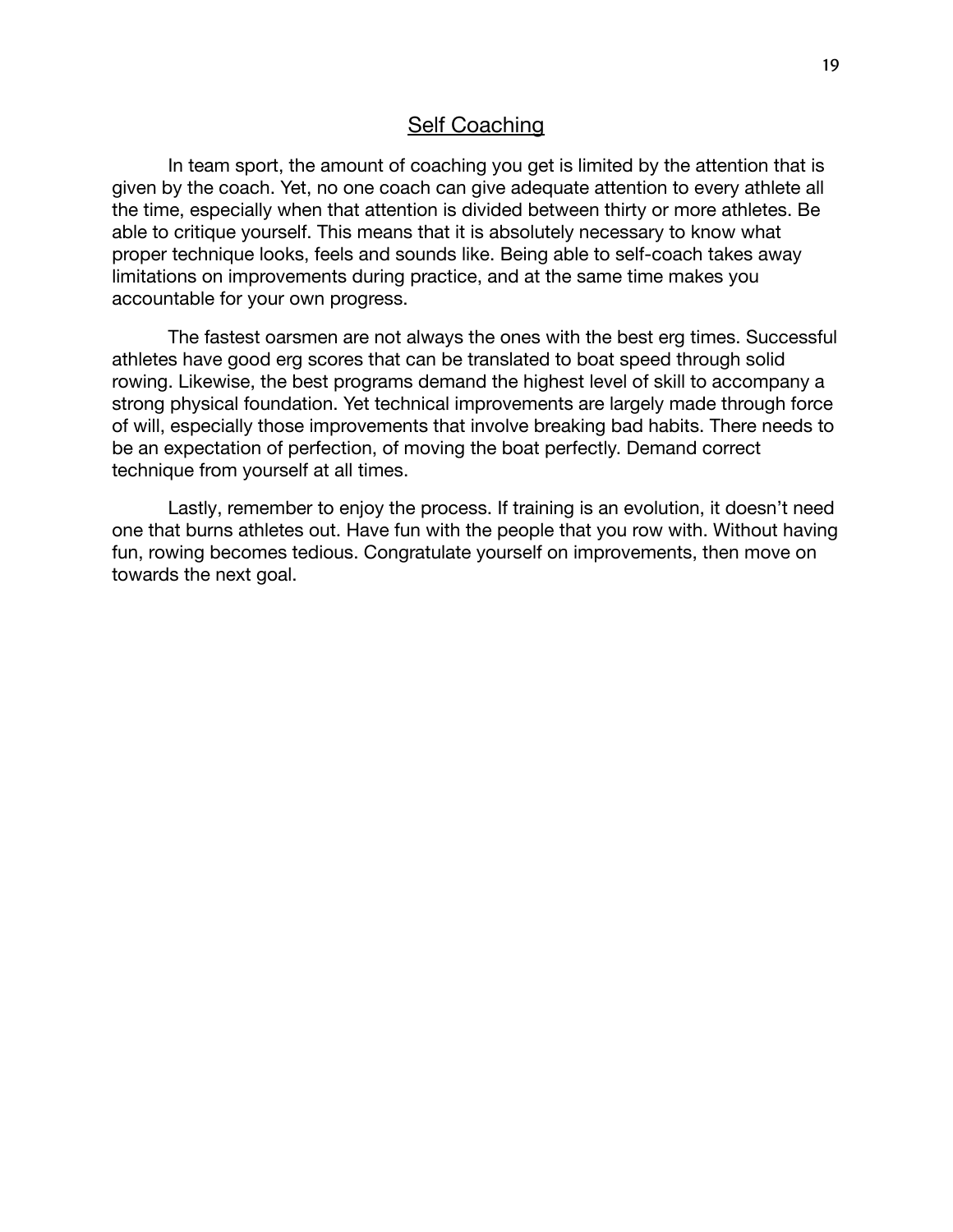#### **Recovery**

*"You can tear down more between practices than we can build up during practices. A lack of proper conduct, deficient rest and an improper diet will keep you from attaining and maintaining desirable conditioning."*

*--John Wooden*

When training, both coaches and athletes focus on the workouts. The goal of these workouts is to stimulate the body to improve its physical capacity. However, if the body is not given enough rest, the long-term effects of training will be a decrease in performance. Recovery and regeneration breaks down into two main categories, active recovery and passive recovery. Both facilitate healing after a training load and prepare the body for the next session. Proper recovery serves as prevention against injury and overtraining, ensuring an uninterrupted training season.

### Active Recovery

Active recovery is the use of low-intensity exercise after a bout of strenuous work or competition. This light work promotes faster processing of lactic acid in muscles and reduced soreness in the following days. For rowers, lactic acid is a daily experience. To help prepare for the next day's training, 20-30 minutes of low-intensity cycling, walking, or rowing is beneficial.

Flush exercises like these are not only good training tools, but can also be used to recharge mentally. Many cardio activities in the gym allow for reading and studying, which makes a great combination for student-athletes.

It is important to choose a good activity for the flush exercise. Getting full range of motion in the activity is critical for keeping muscles loose for following workouts. If the activity has a limited range of motion, muscles will become stiff and sore in following workouts. Doing a flush activity in the rowing motion ensures that the full range of motion is achieved.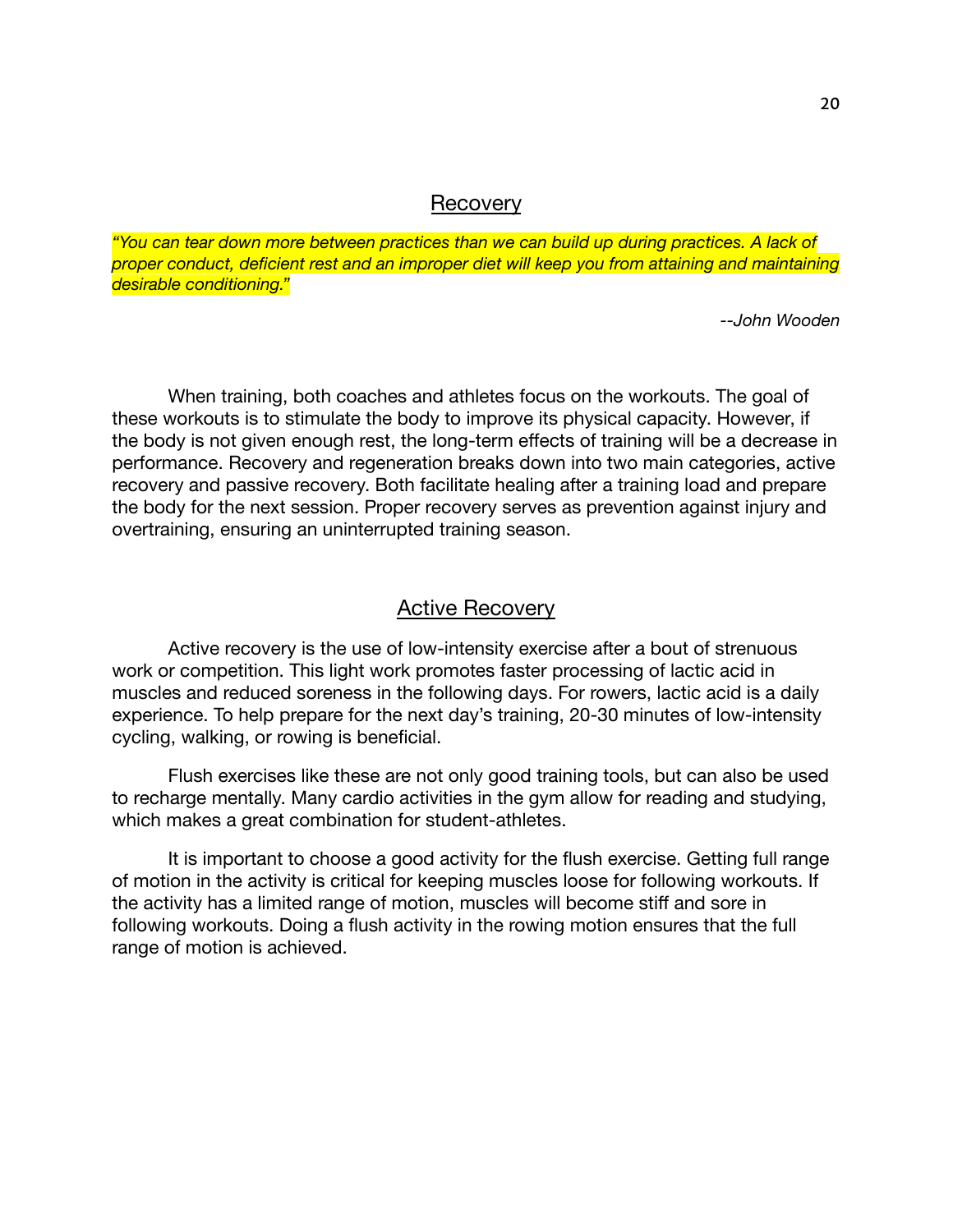# **Passive Recovery**

Passive recovery includes some of the easiest ways to recover, yet if neglected can lead to under-recovery and injury. The most critical aspect of this type of recovery is sleep. Without an appropriate sleep schedule, the body's capacity to heal is compromised. Mental function is also impaired by deficient sleep. As student-athletes, both of these areas are very important. The easiest way to have sleep improve performance instead of limiting it is to maintain an adequate amount of hours with a consistent sleep schedule. Going to bed at a consistent time allows the body to set its circadian cycles and optimize regeneration.

Consistently not getting enough sleep creates a 'sleep debt.' Over time, this limits the possible adaptations of the body, resulting in impaired physical and mental performance. Some research shows that cardiovascular performance decreases by 11%. The recommended amount of sleep for high school athletes is 9 ½-10 hours per night. Through the night the body goes through several stages of sleep that occur in sequence, so uninterrupted sleep is critical.

Other ways of facilitating regeneration include stretching, massage, and foam rolling. All of these help the body transport waste material (lactic acid) away from the muscle groups so it can be metabolized in the liver. The liver has a tremendous job to help transport waste and toxins. This helps reduce the stiffness and soreness in the days following a strenuous workout.

Stretching is the insurance policy in any long-term training program. Time spent stretching properly before and after training sessions helps prevent injuries and avoid potential problems in posture and body mechanics. Not only should stretching be used to cool down after a workout, but it should also be used to increase flexibility. **Elasticity** in the body is associated with less risk of injury, as well as allowing more comfortable rowing.

- How much sleep do you get on average?
- What ways do you feel you can increase your sleep?
- Do you stretch or do yoga in your free time at home?
- Do you have a foam roller or ever take Epsom Salt baths?
- Why is the liver crucial to an athlete? Besides metabolizing lactic acid, can it be overloaded by metabolizing other toxins? What do you think will take precedence?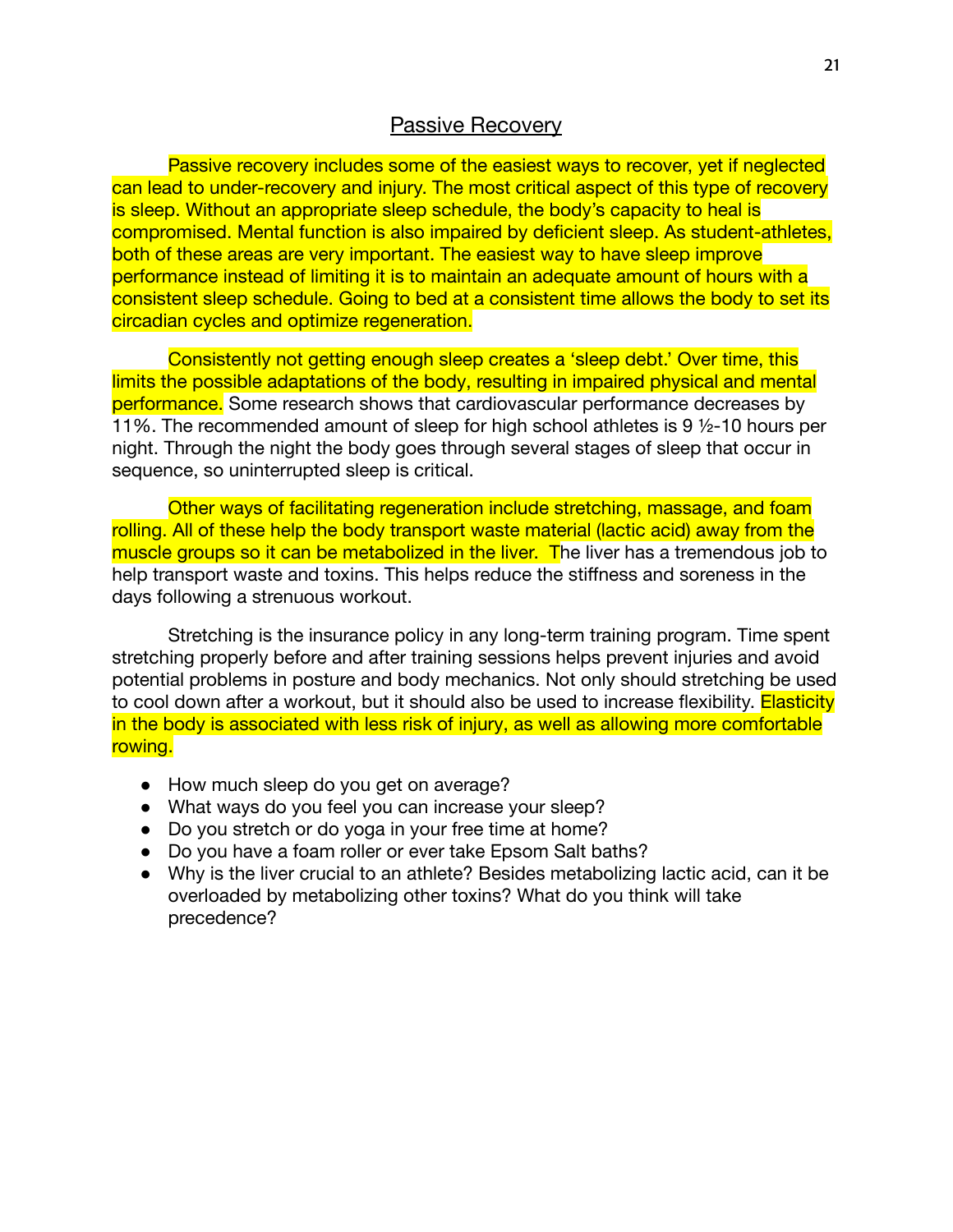# A Note on Injury and Overtraining

Today we hear quite a bit about the potential for overtraining in athletes. This phenomenon has been linked with stagnation in performance gains, fatigue, and injury. So when we find a performance plateau, we are quick to blame the training program rather than examine ourselves first. More often than not we are suffering from under-recovery rather than overtraining. If we feel tired or have not met our performance goals, we should first ask whether we have done everything possible to heal and recover before the next training session. In most cases, the limiting factor is our lifestyle. Getting enough sleep, eating well, and making healthy choices are easy ways to boost performance. A quick indication of under-recovery is if one athlete is stagnating while other athletes are still making improvements.

Some target areas include:

- 1. Physical
	- Stretching: Massage, foam rolling, core exercises, yoga, pilates
	- Nutrition and hydration
	- Sleep
- 2. Mental
	- Minimizing stress
	- Mental exercises: meditation, visualization

Secondly, life happens. Unfortunately we won't always be in peak physical condition every time we step into a boat or onto an erg. Sometimes we will be sore, tired or aching. Yet there is a very definite line between being hurt and being injured, and it is important to know the difference. Simply hurting is not a good enough reason to back off a practice or to be excused, because in the last half of a race everyone is hurting. Injury on the other hand is a delicate situation. There is no reason to continue rowing with an injury to a point where there is permanent damage. At this point, there should have been medical attention involved. If there is such an event, it is given the priority. However, there are a variety of alternative exercises that facilitate training around common injuries. Unless there is an attempt to train as one's body allows, there will be little reason to rejoin the team midseason after a long "vacation".

- How will you differentiate "overtraining" from "overload" -- we use overload in our training cycles to get the body to adapt, can you identify some differences?
- What injuries or sensitivities have you noticed in yourself? What will you do to protect these and ensure they do not evolve into larger issues?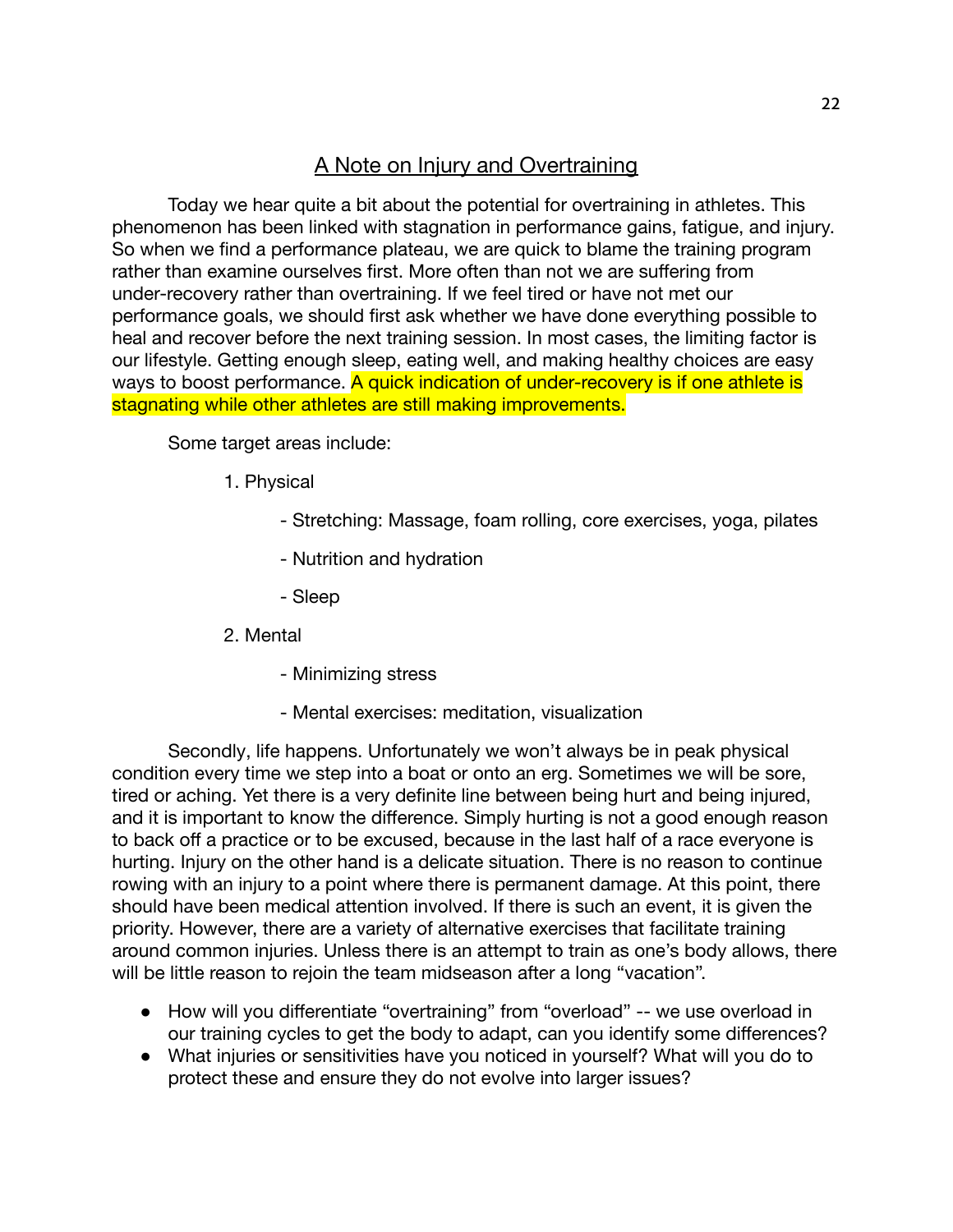### **Racing**

*"Many people think that they will race their best race at their championship. However, this rarely happens. That is why you need to practice your best every time you are on the water."*

*--Barry Klein*

There is nothing different on race day than any other time you are in a boat. In every case, the task is to make a boat go from point A to point B in the shortest amount of time. The "race" has the same objective as any piece or scrimmage. And this is the importance of practice.

Simply, the race is the culmination of all the work and effort that has gone into practice every other day of the year. The only way to really excel at racing is to excel at practice and preparation. In most cases, balance is the key in preparation. Limit the small mistakes every session that compromise the performance. Balance between limiting the negatives and maximizing the positives. Maximize the positive attitudes and how you feel physically.

• What concerns do you have about racing?

# Race Preparation

There are several different factors that can influence performance in a race that should be addressed prior to the event. The factor that is most relevant over the course of a season is physical preparation. You will never be any faster than your body will allow, and this athleticism is trained and developed over time.

The second most influential factor is mental preparation. Distraction, nervousness, or even apathy can all lead to needless mistakes that hinder top performance. Mental toughness, or the ability to maintain the right focus at the right time, is also trained. Being able to "get into the zone" before a planned effort allows focus to remain on the action itself, limiting technical mistakes. Be able to achieve this without effort; practice the right mentality. Distraction control can be practiced off the water through meditation and visualization. Visualizing yourself focusing on rowing through distractions and challenging situations helps maintain concentration in a race. Obviously, more experienced rowers will benefit more from race visualization, as they will be able to picture what a race will be like more accurately than a novice and can imagine possible racing scenarios and the appropriate reactions.

Leading up to the event, proper recovery and nutrition become increasingly important. As the event nears, the athlete should be preparing their body by making sure there is adequate sleep for recovery as well as enough fuel to keep the muscles ready for the race. For sprint races, carbo-loading is not as important as many suggest.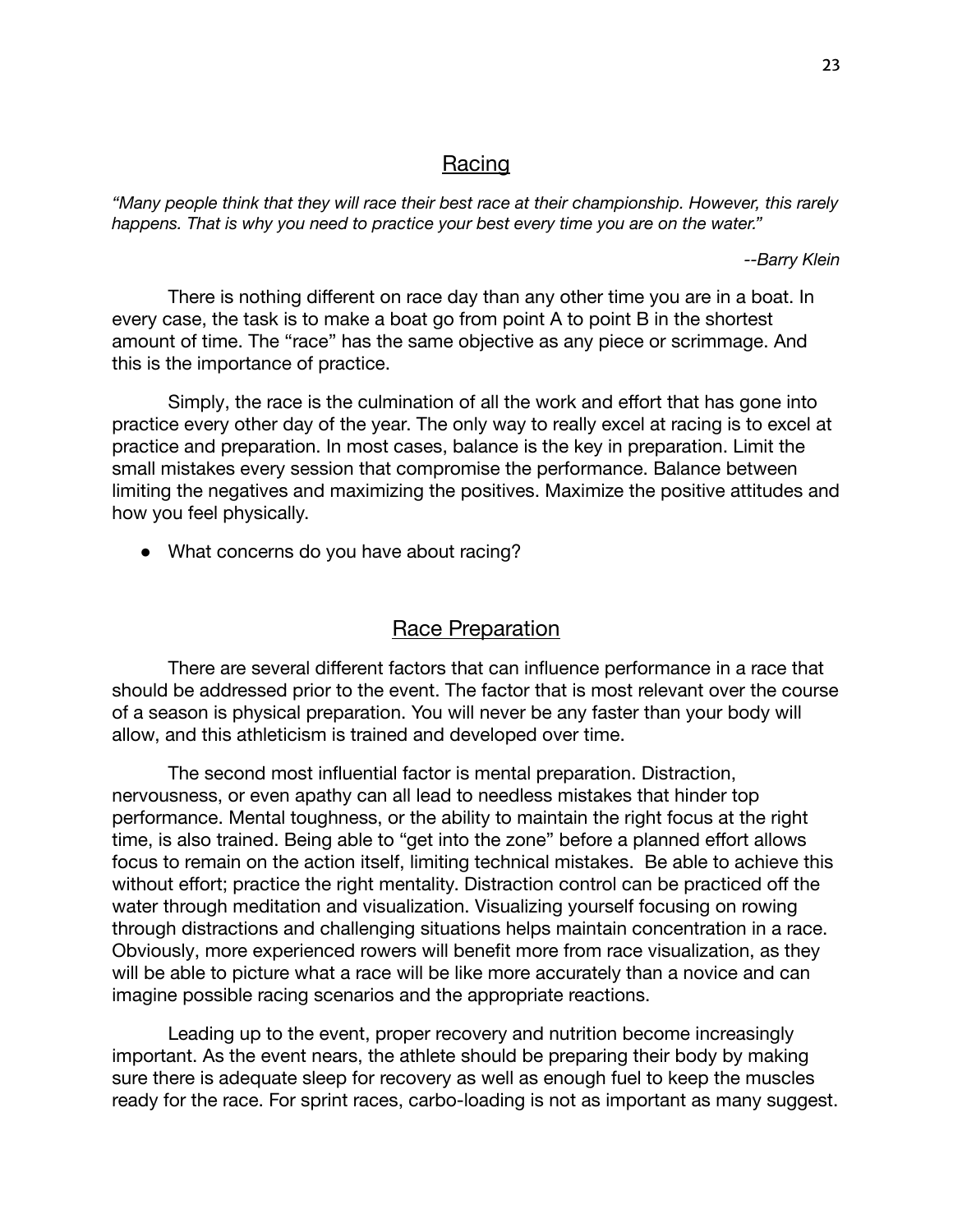In fact, many athletes feel uncomfortable with the stiffness and heaviness that goes along with carbo-loading, and that may be a distraction from the task at hand. More than anything it is important to maintain a normal eating schedule before a race, to prevent any indigestion or psychological doubt that may result from ingesting new foods. Also, sports drinks, gels, and bars should never be experimented with on the day of a race. Instead, it is a better idea to experiment in practice first to discover any varieties that cause problems. Even in hydration, find out what makes you feel best at race time and when it is best to drink. For some, Gatorade before a race can cause cotton-mouth and it may be better to drink it the night before. Drinking an excessive amount of water can also cause an electrolyte imbalance that results in dehydration, so be sure to know what works by race time.

#### **The bottom line is this: feel comfortable and ready to race. Experiment as you like during practice, but know the best combination by race day. Know:**

#### **1. What to eat**

#### **2. When to eat**

As a crew, it helps to have set a pre-race itinerary that will be used at every race. Knowing when to wake up, to be at the boat, and when to launch normalizes the race so that all can prepare themselves accordingly. Before launching it is important to know the game plan. Though often too much emphasis is put on having a specific race plan, all athletes need to know the general structure of the race, and be able to commit to it. It will then be no surprise when a move comes or when a call is made.

The warm-up is also a balancing act. The goal of the warm-up is to prepare the muscle groups for work by increasing their blood flow and temperature. However, warming up too long or too aggressively can cause fatigue and dehydration. The best means of warming up is to find what works best for the athletes as a group, and this can be experimented over the season. Not only will this be sufficient for everyone physically, but it has the psychological benefit of being a mental anchor for preparing for physical effort. The warm-up should also depend on the environment; staying out too long in either the hot sun or a blizzard will hinder performance, so form a plan for different climates. Try to end the warm-up as close to the start time as possible, as the body will start to cool down immediately afterward. The object of the warm-up is to begin the race in the most prepared state, which should be at just at the conclusion of the warm-up.

#### [What to take to a Regatta](https://docs.google.com/document/d/1P98Yu99nEK2P2eR8mFBwwzxI-wsDE-FaVKUI3ma4yPM/edit?usp=sharing)

- Do you have any sensitivities to food that you have noticed?
- Have you found any foods that your body responds well to?
- What is the closest you should eat to a race? (Best case scenario--not hot seating)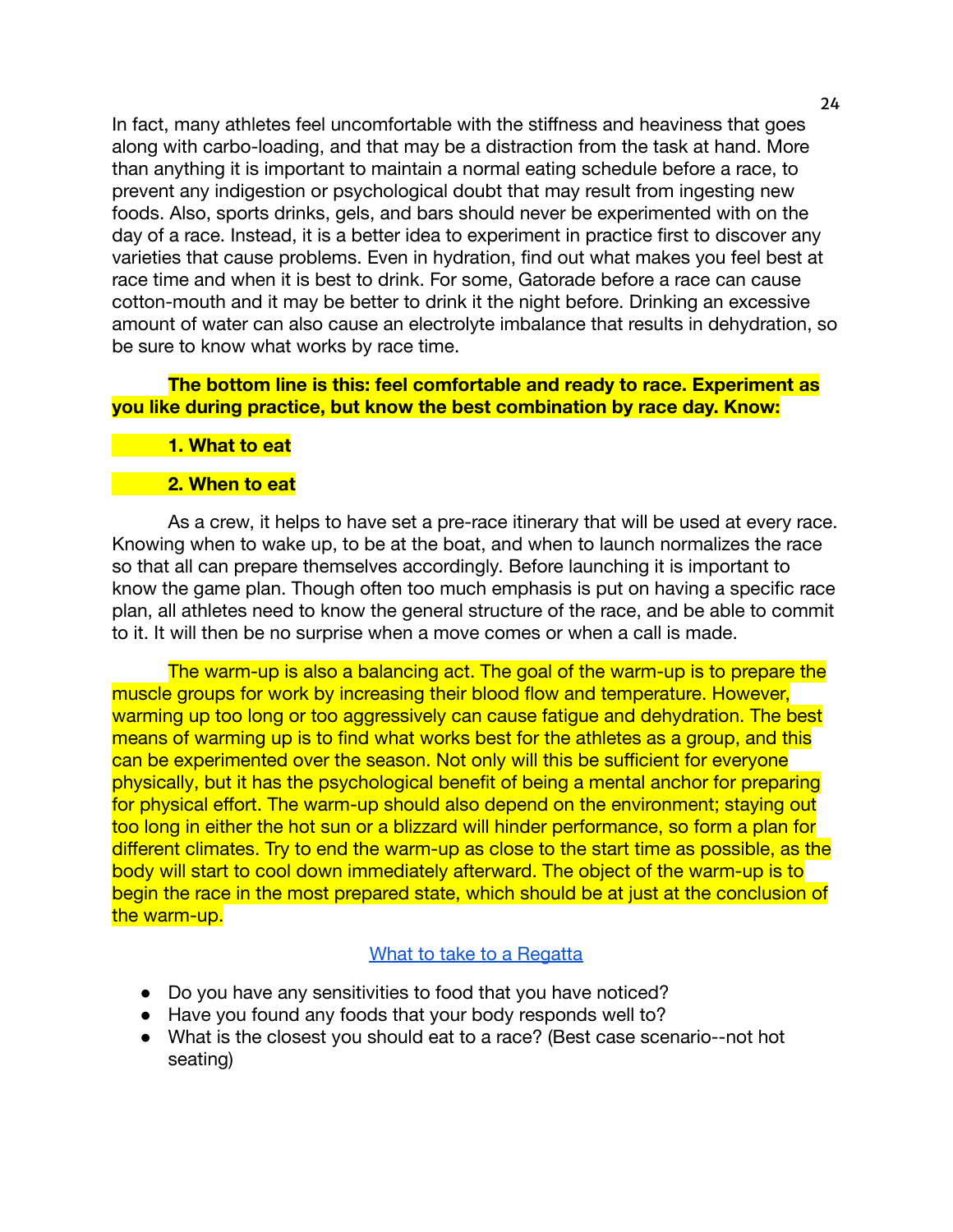# **During the Race**

The rowing race itself is simply a single performance by an individual or team. Other crews should not play a factor. Sometimes, for less experienced crews there may be psychological advantages to focusing on beating the other crews in a race, but, at the highest levels, a successful performance is simply covering the distance in the least amount of time. There is no way to alter the performance of another crew, just as they have no control over your performance. Thus, every race needs to be aggressive. There is less chance of getting a personal best if one waits for another team to go, and there is no way of getting to the next level unless you are constantly pushing your own limits. Obviously, sometimes you will come up short, but it is important to always fail forward, to always be searching for progress.

**The true racers in any sport are those with courage.** Those who are willing and able to hold their hand in the fire, even though it will hurt. Even though it will get burned. Though they may not win the race, they have found the capacity to empty the tank, to dig to the bottom of the well. In the words of John Wooden, "It's not about winning. It's about learning how to give all you have to give."

- What helps you feel prepared for a race?
- What things influence your nerves in a negative way?
- What helps ease your nerves?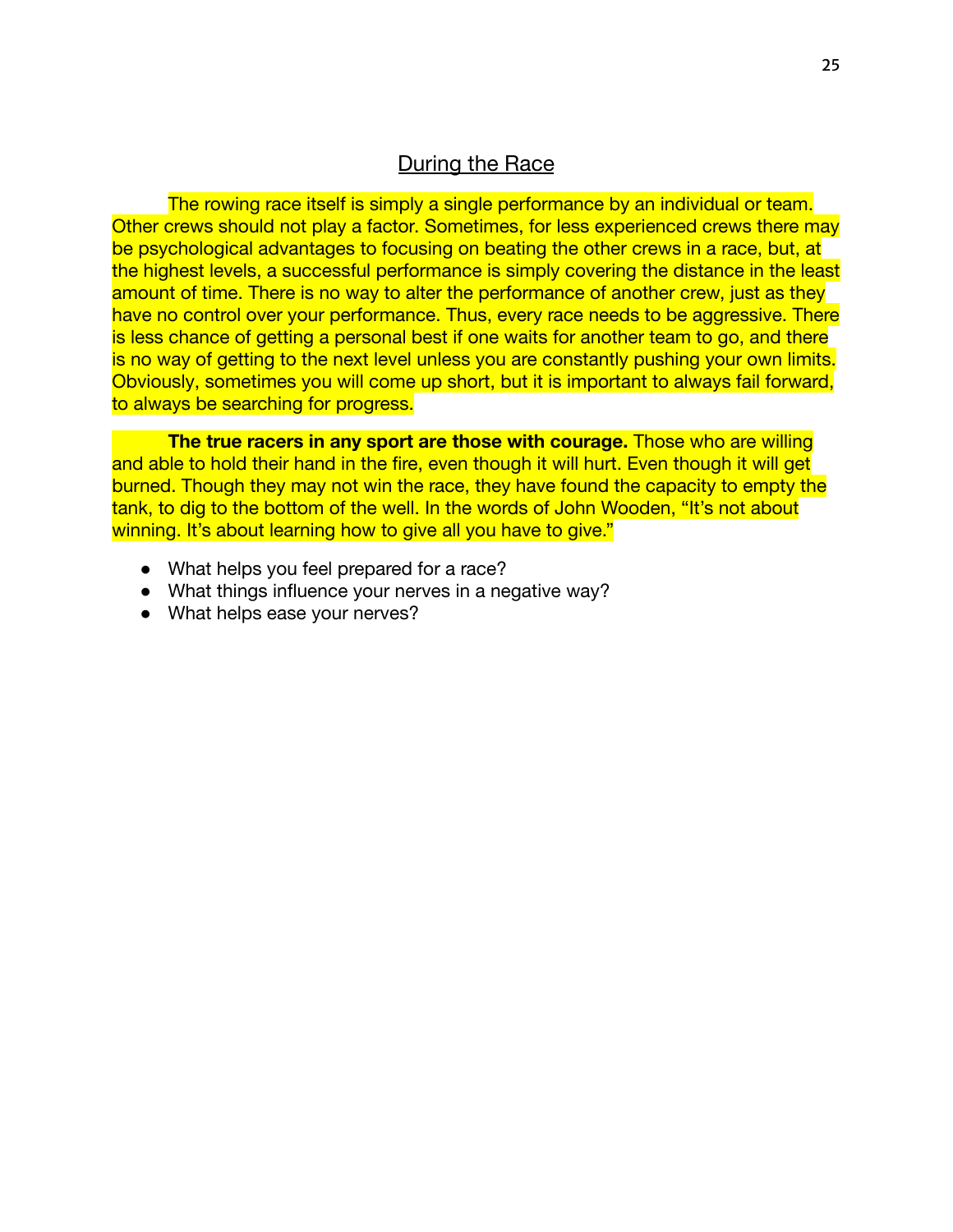# The Team

*"There are a lot of coaches with good ball clubs who know the fundamentals and have plenty of discipline but still don't win the game. Then you come to the third ingredient: if you're going to* play together as a team, you've got to care for one another. You've got to love each other. Each player has to be thinking about the next guy and saying to himself, 'If I don't block that man, Paul is going to get his legs broken. I have to do my job in order than he can do his.' The feeling *between mediocrity and greatness is the feeling these guys have for each other." --Vince Lombardi*

The direction of a program is not dictated by one person. It is the collective will of the team. Every person must be working in the same direction and towards the same end. The coach alone cannot dictate what the team will be willing to give to achieve their best. The objective of the season must be communicated to all individuals, and there needs to be a commitment to it. The expectation needs to be that everyone will do what it takes to get there.

In sports today we are inundated with images of the superstar. Basketball players, football players and baseball players that stand out in their profession are put on a pedestal and showered with money and glory. The most important lesson on any rowing team however is that only two people have the right to use the term 'I:' single scullers and coxswains. The success of all other events rests solely on the ability for two or more people to work together towards a common goal. This teamwork is a powerful tool. The speed of a crew is much faster than the sum of its parts. On the same note, however, a crew is limited to the level of the oarsman who cannot row with his teammates.

The best crews are not simply the ones who have the best timing or blade work, they are the ones that are driving in the same direction, towards a single goal. If all athletes on a team commit to a single goal, and all know what the price is to get there, there will be very little standing in their way. Everyone must be a part of the process, and must feel able and willing to contribute their skills to the goal. This means that everyone must also be accountable for their contribution, and should encourage their teammates in doing the same. Always encourage your teammates. They are the ones that will pick you up when you fall, that will push you when you hesitate, and will share the victory with you at the end of the race.

In any program there are boats and athletes that have done well and are idolized and praised. The transition between a program that infrequently produces good boats to being a great program involves a shift in attitude from the athletes. **There must be a priority of the team above the individual. On this note, the best leaders of this type of team are those with the best work ethic and team spirit. They are not those who are the fastest, because there is nothing inspiring about being naturally gifted. Instead it is the individual that comes in and goes to work every**